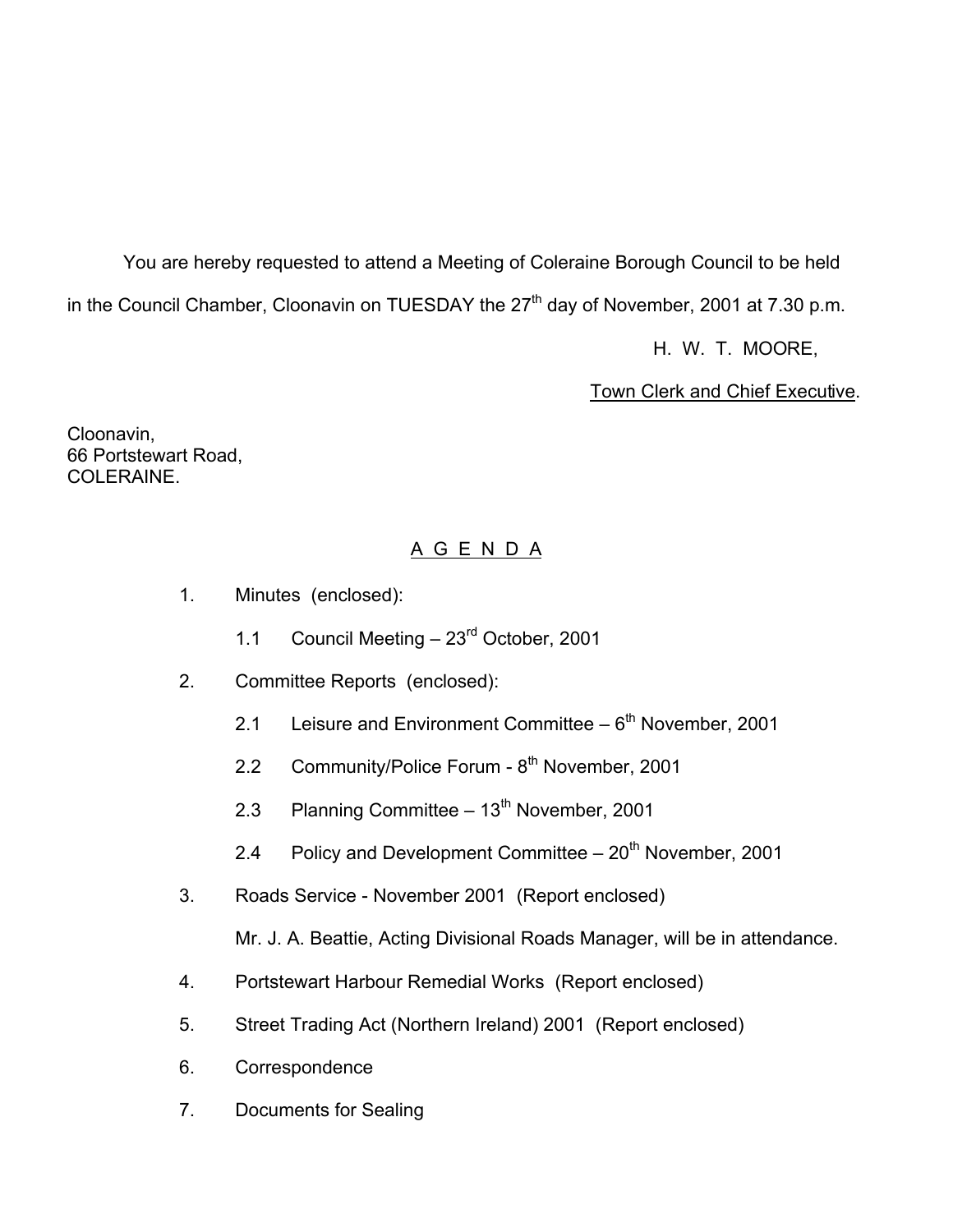# **Enclosed for Information:**

 Minutes of the meeting of the Northern Health and Social Services Council of 3<sup>rd</sup> October, 2001

To: Each Member of Council. 23<sup>rd</sup> November, 2001.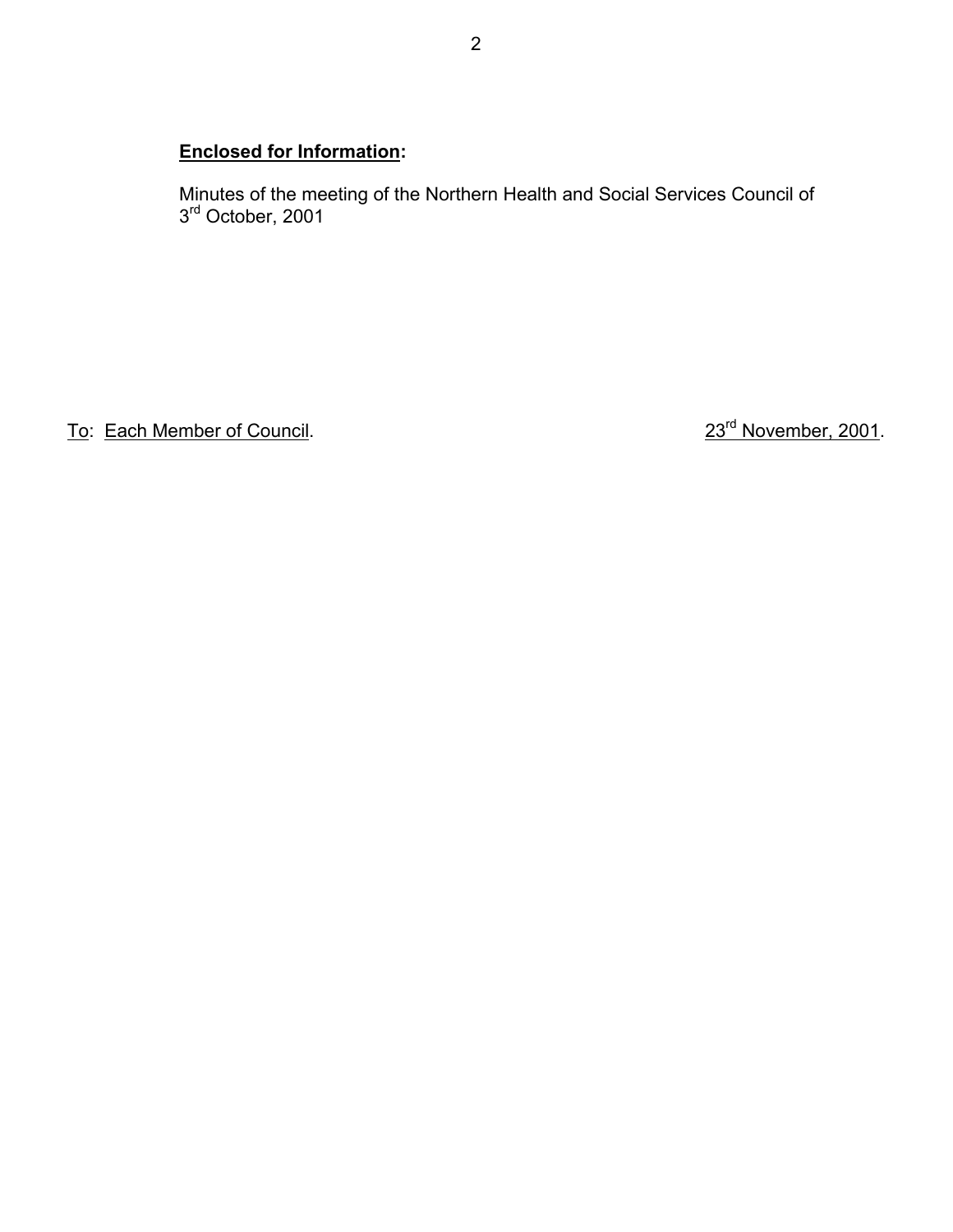## **COLERAINE BOROUGH COUNCIL**

 Minutes of proceedings of Coleraine Borough Council held in the Council Chamber, Cloonavin on Tuesday, 23rd October, 2001 at 7.30 p.m.

**Convened:** As per Notice attached

**Present:** The Mayor, Councillor J. J. Dallat, in the Chair

The Deputy Mayor, Councillor R. D. Stewart

## **Aldermen**

P. E. A. Armitage (Mrs.) B. Leonard E. T. Black (Mrs.) W. J. McClure W. T. Creelman

## **Councillors**

 C. S. Alexander (Ms.) E. A. Johnston (Mrs.) D. D. Barbour W. A. King J. M. Bradley D. McClarty (Items 3.0 – 12.0) G. L. McLaughlin O. M. Church (Mrs.) R. A. McPherson T. J. Deans A. McQuillan E. P. Fielding (Mrs.) E. M. Mullan N. F. Hillis W. J. Watt

# **Officers in**

 **Attendance:** Town Clerk and Chief Executive, Director of Corporate Services, Director of Environmental Health, Director of Leisure Services, Director of Technical Services, Senior Technical Officer, Principal Administrative Officer and Administrative Assistant

the Deputy Mayor and agreed.

# **1.0 MINUTES**

The Minutes of the Council Meeting of 25<sup>th</sup> September, 2001 were confirmed and signed.

## **2.0 COMMITTEE REPORTS**

| 2.1 | Police Liaison - North West<br>'200' Sub-Committee | The Chairman, Councillor Mrs. Johnston,<br>moved the adoption of the North West '200'<br>Sub-Committee Report; this was duly<br>seconded by Councillor Ms. Alexander and<br>agreed. |
|-----|----------------------------------------------------|-------------------------------------------------------------------------------------------------------------------------------------------------------------------------------------|
| 22  | Leisure and Environment<br>Committee               | The Vice Chairman, Alderman McClure, moved<br>the adoption of the Leisure and Environment<br>Committee Report; this was duly seconded by                                            |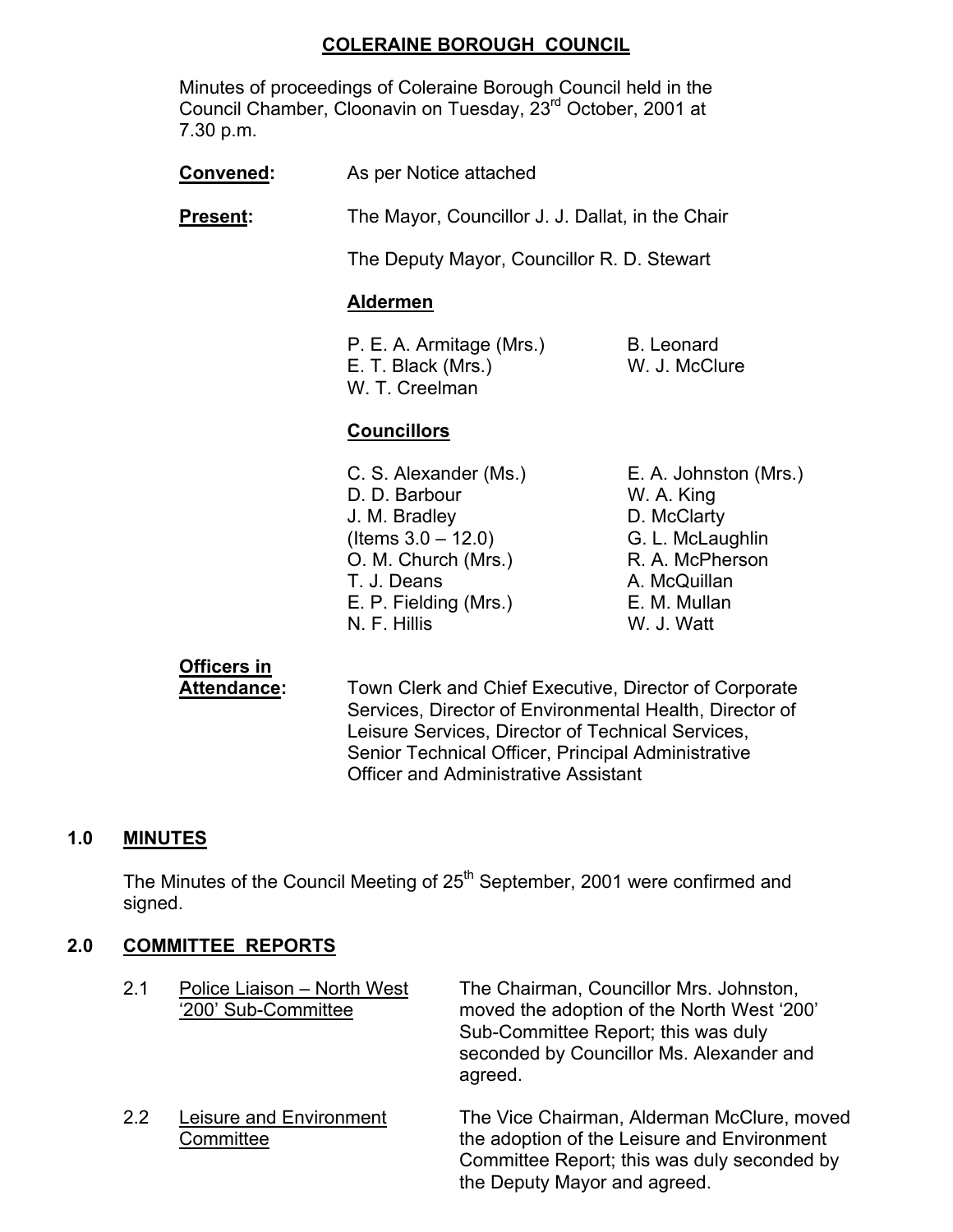2.3 Planning Committee The Chairman, Councillor Mrs. Church, moved the adoption of the Planning Committee Report; this was duly seconded by Alderman McClure.

Matters arising:

2.3.1 Application No. Reference was made to this planning C/2001/0357/F application. Erection of two-storey replacement dwelling It was agreed that Planning Service be with detached garage asked to bring the plans to the next meeting at 22 Portrush Road, of Committee. Portstewart for Mr. R. J. Walker

The Committee Report was, therefore, adopted.

 2.4 Policy and Development The Vice Chairman, Councillor Watt, moved Committee **the adoption of the Policy and Development**  Committee Report; this was duly seconded by Councillor McPherson and agreed.

#### **3.0 ARCADIA BUILDING REFURBISHMENT/ PLAY AREA**

 Consideration was given to the Town Clerk and Chief Executive's Report on the Arcadia Building Refurbishment/Play Area (previously supplied).

 The Sub-Committee had made no recommendation and Council was now faced with choosing one of the following options:

- (a) to proceed at the reduced tender figure of £687,024.97 (the lowest tenderer had confirmed that completion could still be attained by June 2002);
- (b) review the building options for the scheme to further reduce the overall cost – this would clearly mean that the scheme would not be completed for the 2002 season;
- (c) consider the completion of the play area as a separate project, at a cost of some £346,000, whilst the building options are re-examined – although this would clearly make integration within the overall scheme more problematic and in all probability more expensive.

 Following discussion it was proposed by Councillor Deans and seconded by the Deputy Mayor:

That Council proceed with option (a).

 On being put to the Meeting the proposal was carried, fourteen members voting in favour and three members voting against.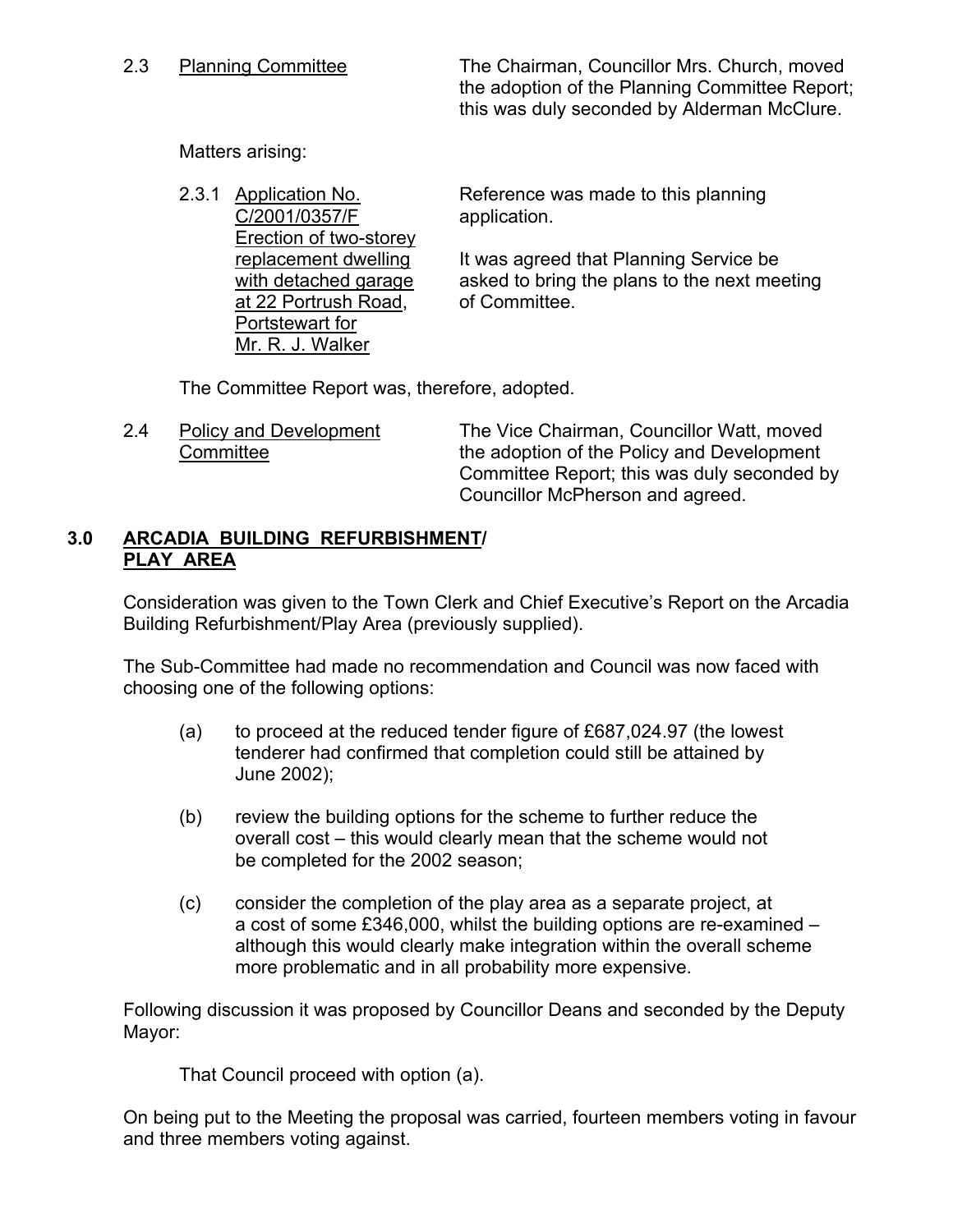It was further agreed that the Arcadia Sub-Group would continue in existence for the duration of the contract.

#### **4.0 ROADS SERVICE - 10 YEAR FORWARD PLANNING SCHEDULE**

 It was agreed that the 10 Year Forward Planning Schedule be considered at the Policy and Development Committee Meeting to be held on 20<sup>th</sup> November, 2001.

## **5.0 DEPARTMENT OF EDUCATION - VACANCIES IN THE YOUTH COUNCIL FOR NORTHERN IRELAND**

 Read letter from the Department of Education advising Council that it was currently seeking to fill two vacancies in the membership of the Youth Council for Northern Ireland.

 Any member interested in this topic was asked to notify the Town Clerk and Chief Executive as soon as possible.

## **6.0 WINDYHALL POST OFFICE**

 Read letter from the Post Office advising members that the above office would be re-opening in new premises and would be renamed as follows:

 Mountsandel Post Office The Spar The Sandel Centre Knockan Road Coleraine BT52 2NL

## **7.0 FAMILIARISATION DAY**

It was agreed that a Familiarisation Day for all members be held on Friday, 23rd November, 2001.

#### **8.0 TRAINING - CHAIRMEN/VICE CHAIRMEN**

 Chairmen and Vice Chairmen were asked to wait behind after the Meeting in order to arrange a suitable date for training re Standing Orders and the audio system in the Council Chamber.

## **9.0 RURAL DEVELOPMENT COUNCIL**

Tabled:

 Tenth Annual Report of the Rural Development Council for Northern Ireland.

# **10.0 NORTHERN IRELAND HOUSING EXECUTIVE**

Tabled: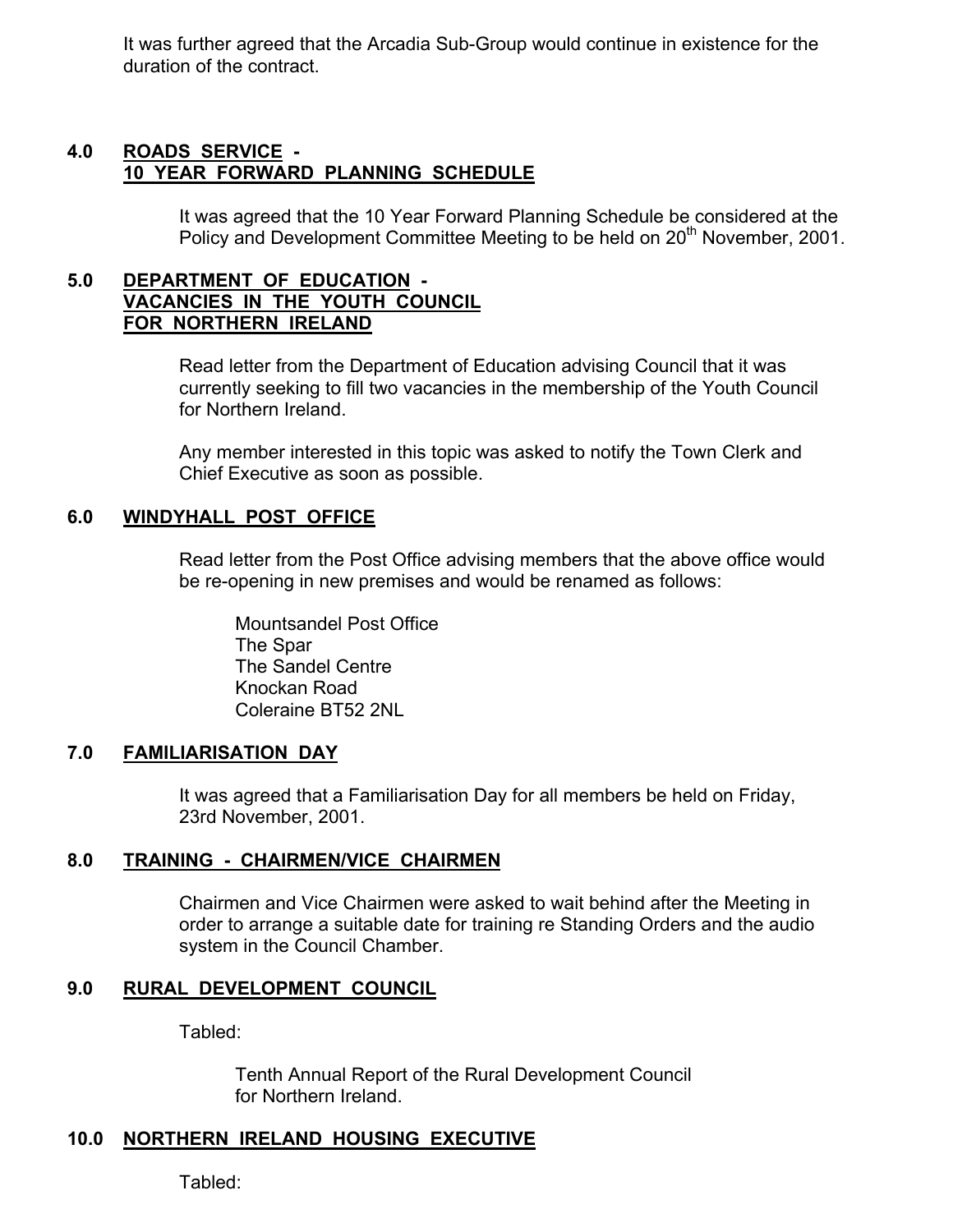Quarterly Progress Report for the period July – September, 2001.

## **11.0 NORTH-EASTERN EDUCATION AND LIBRARY BOARD**

Tabled:

 Minutes of the North-Eastern Education and Library Board dated 28<sup>th</sup> August, 2001.

## **12.0 DOCUMENTS FOR SEALING**

Resolved:

That the following documents be sealed:

|    | <b>Grant of Easement and</b><br>Counterpart | Access – Rear of Eglinton Street,<br>Portrush (on to Fire Station Car Park),<br>Portrush. Council and The Ulster<br>Defence Regiment Benevolent Fund. |
|----|---------------------------------------------|-------------------------------------------------------------------------------------------------------------------------------------------------------|
| 2. | <b>Cemetery Titles</b>                      | Grant of Right of Burial – Deeds<br>Register Nos. 2739 - 2747 inclusive:                                                                              |

| Agherton    | $\overline{\phantom{a}}$ |
|-------------|--------------------------|
| Ballywillan | $\overline{2}$           |
| Coleraine   | 6                        |
| Kilrea      | -                        |
| Portstewart | -1                       |
|             |                          |

Advanced Deed – Register No. 0025:

Agherton 1

- 3. Indenture and Strip of land at Anderson Park, Coleraine. Counterpart Council and The Honourable The Irish Society and Department for Regional Development, Belfast.
-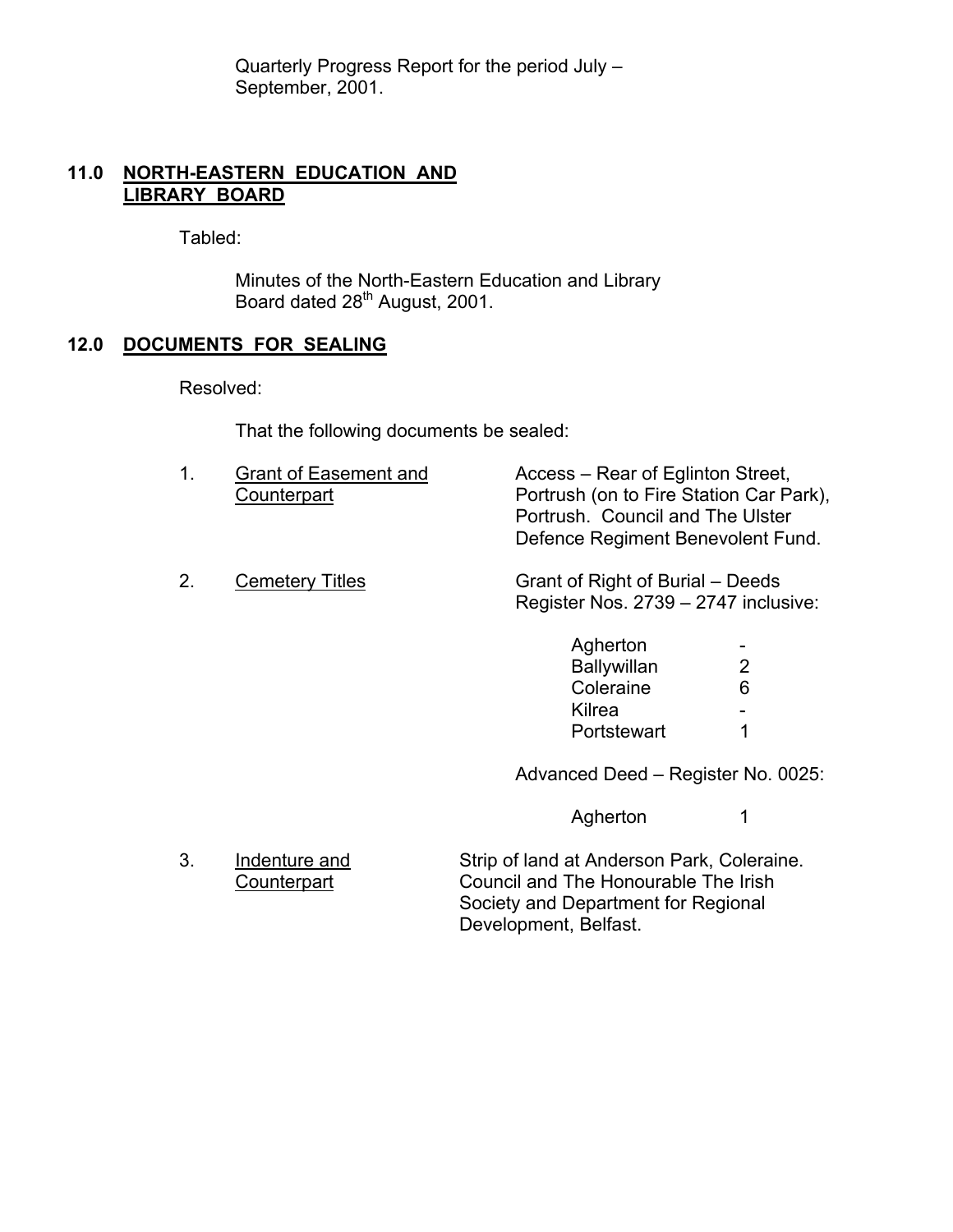## **LEISURE AND ENVIRONMENT COMMITTEE**

## **6th November, 2001.**

| <b>Present:</b> | Councillor R. A. McPherson, in the Chair |
|-----------------|------------------------------------------|
|-----------------|------------------------------------------|

The Mayor, Councillor J. J. Dallat

The Deputy Mayor, Councillor R. D. Stewart

#### **Aldermen**

| E. T. Black (Mrs.)    | <b>B.</b> Leonard |
|-----------------------|-------------------|
| (Items $1.0 - 8.0$ )  | W. J. McClure     |
| W. T. Creelman        |                   |
| (Items $1.2 - 13.0$ ) |                   |

#### **Councillors**

| C. S. Alexander (Ms.) | W. A. King        |
|-----------------------|-------------------|
| D. D. Barbour         | D. McClarty       |
| (Items $1.0 - 3.4$ )  | (Items 1.1 - 3.4) |
| O. M. Church (Mrs.)   | G. L. McLaughlin  |
| T. J. Deans           | A. McQuillan      |
| E. P. Fielding (Mrs.) | E. M. Mullan      |
| N. F. Hillis          | W. J. Watt        |
| E. A. Johnston (Mrs.) |                   |

## **Officers in**

Attendance: Director of Environmental Health, Director of Leisure Services, Director of Technical Services, Senior Technical Officer, Principal Administrative Officers and Administrative Assistant

**Apologies:** Alderman Mrs. Armitage and Councillor Bradley

## **1.0 TECHNICAL SERVICES REPORT**

The Report of the Director of Technical Services was considered (previously supplied).

Matters arising:

- 1.1 Department of Regional Development - Roads Service
	-

1.1.1 Waiting Restrictions - The Department proposed to relax the existing Railway Road/Bushmills working day waiting restrictions at seven locations Road, Coleraine on Railway Road/Bushmills Road, Coleraine to enable limited waiting to occur.

Council is recommended to support the proposal.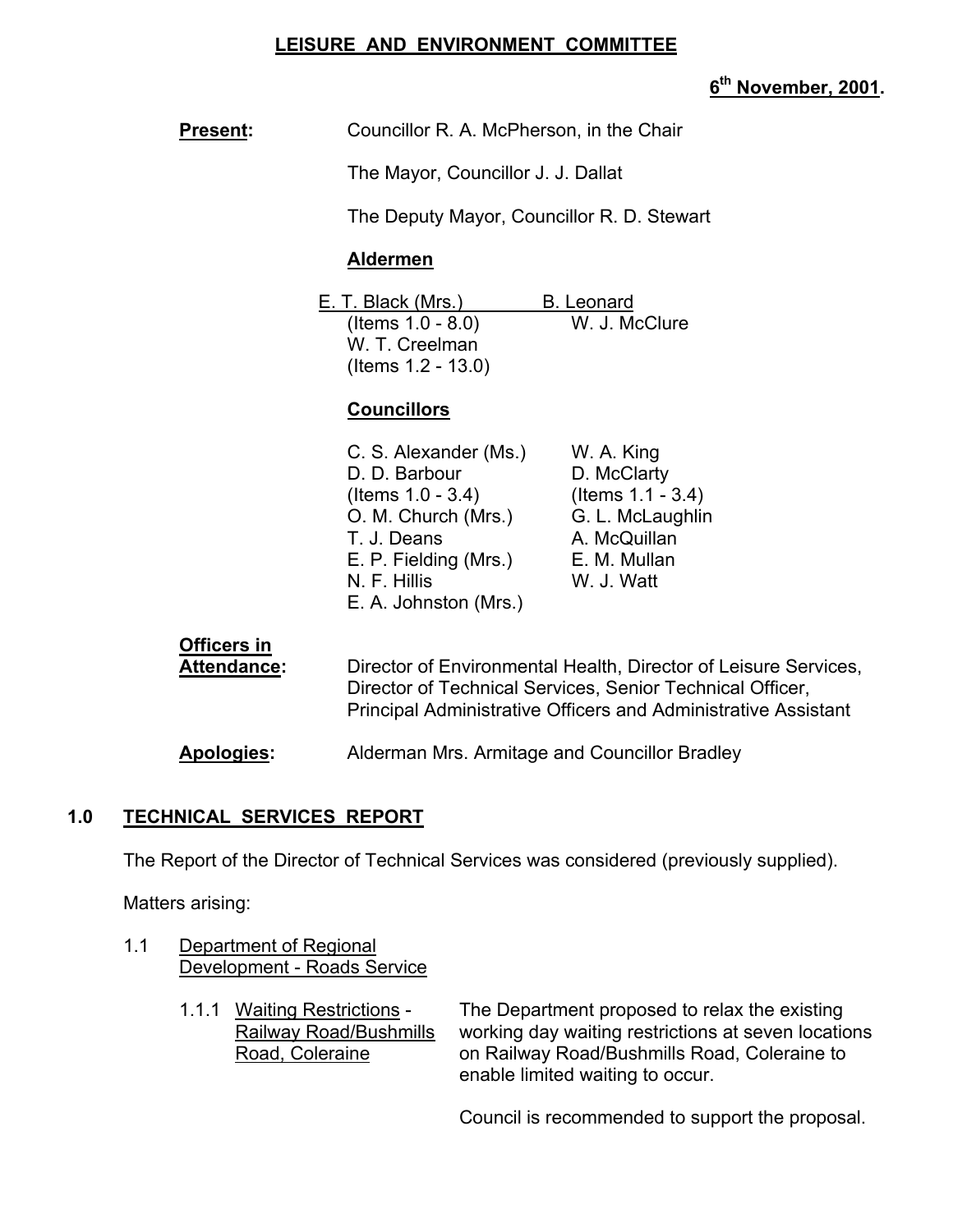The Director of Technical Services would raise certain specific concerns by members with the Department.

Bushmills and

Parking Provision,

1.1.2 Speed Limits - The Department proposed to:

- Portstewart (a) Introduce a 40mph buffer on the approach to Bushmills Town; and
	- (b) Extend the existing 30mph limit to a part south of Mill Road roundabout, Portstewart.

 These changes were considered necessary due to recent developments along both roads.

Council is recommended to support the proposals.

1.1.3 Traffic Flow/Car Following discussion it was recommended:

 Coleraine That a special meeting be arranged with the Divisional Roads Manager to consider traffic flow/car parking provision in Coleraine.

1.2 Building Control

1.2.1 Approvals Approval had been given for seventy-two applications.

 1.3 North West Regional Waste Consideration was given to information, as detailed Management Group in the report, on the programme of work for the submission of the region's waste management plan to the Department of the Environment. Council is recommended to endorse the proposals.

> A report entitled "Waste Management - The Story To Date" was circulated for members' information.

Regulation No. 2037/2000

1.4 The Ozone Depleting Consideration was given to information, as detailed Substances Regulation in the report, on the introduction of EC Regulations European Community regarding ozone depleting substances.

> With effect from 1<sup>st</sup> January, 2002 it would be illegal to dispose of fridges and freezers without first removing CFC insulation contained within such articles. Committee noted that advice was being sought from the Department of the Environment regarding assistance and guidance on this matter. Possible storage locations were being investigated.

 1.5 New Toilet Provision - Committee noted that it was proposed to offer this Bridge Street, Garvagh scheme by means of open tender with a view to attracting sufficient interest to ensure a competitively priced scheme.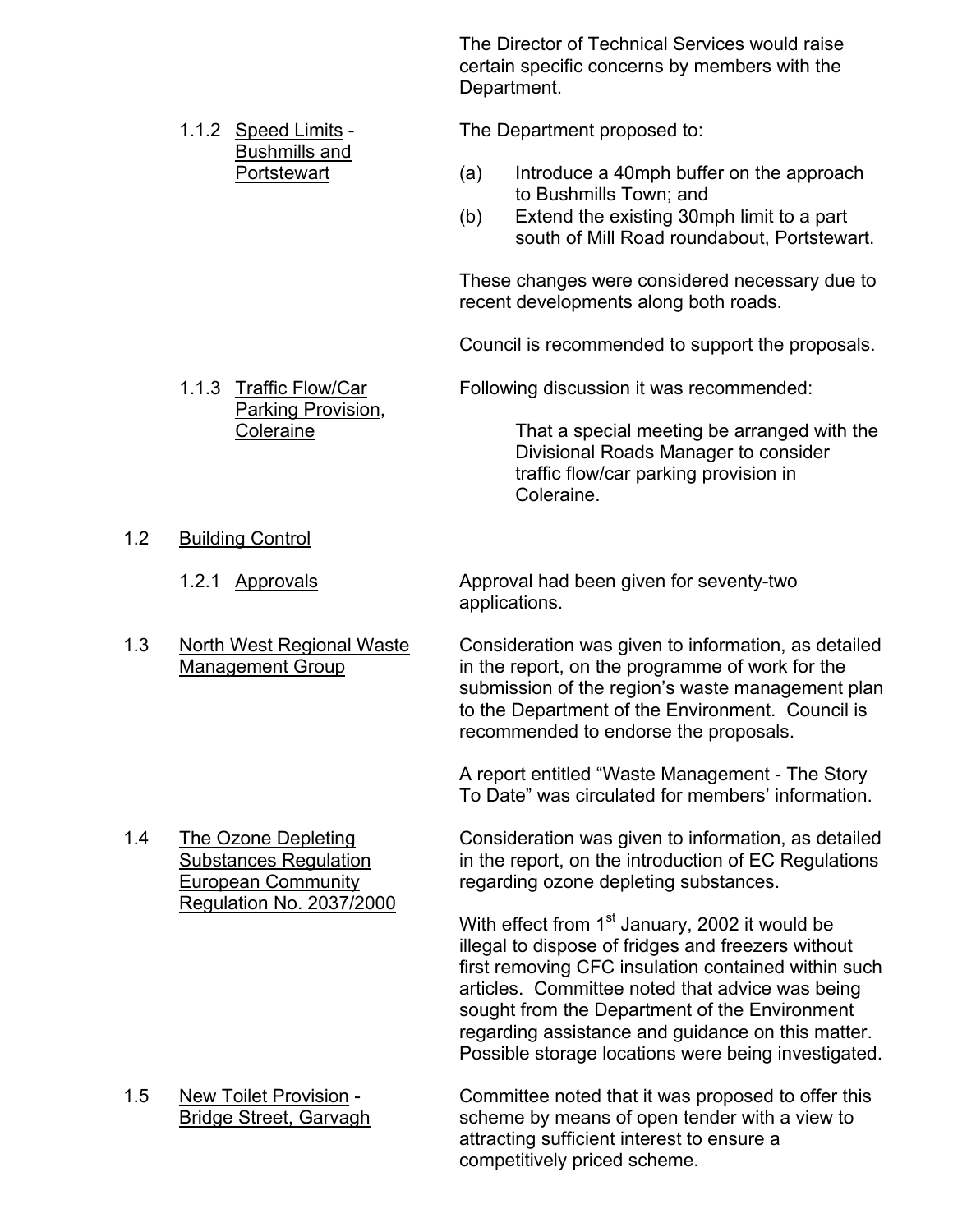# **2.0 LEISURE SERVICES REPORT**

The Report of the Director of Leisure Services was considered (previously supplied).

Matters arising:

| 2.1 | <b>Coleraine Leisure Centre</b>                 | Council is recommended to accept a tender for<br>£9,090, as detailed in the report, from Torex<br>Leisure for the provision of an Access Control<br>System coupled with Management Information<br>System at Coleraine Leisure Centre. |
|-----|-------------------------------------------------|---------------------------------------------------------------------------------------------------------------------------------------------------------------------------------------------------------------------------------------|
| 2.2 | Roundabout at Portrush Road,<br>Coleraine       | Consideration was given to proposals for the<br>provision of a total of four features at the large<br>roundabout at Portrush Road, Coleraine viz:                                                                                     |
|     |                                                 | <b>Causeway Stones</b><br>$\bullet$<br><b>Viking Ship Sculpture</b><br>$\bullet$<br><b>Limestone Boulders</b><br>$\bullet$<br>Mesolithic Hut made of Willows                                                                          |
|     |                                                 | Sponsorship for all the proposals had been<br>secured from Trolan Bros.                                                                                                                                                               |
|     |                                                 | Following discussion it was recommended:                                                                                                                                                                                              |
|     |                                                 | That Council approve the provision of the<br>four features.                                                                                                                                                                           |
|     |                                                 | Committee congratulated Trolan Bros. for their<br>sponsorship of this scheme.                                                                                                                                                         |
| 2.3 | Clonsilla Drive, Macosquin,<br><b>Coleraine</b> | Planning Service had requested Council to<br>maintain areas of open space at a new housing<br>development at Clonsilla Drive, Macosquin.                                                                                              |
|     |                                                 | Council is recommended to agree subject to the<br>completion of an Article 40 Agreement with the<br>developer, as detailed in the report.                                                                                             |
| 2.4 | <b>Ballyreagh Golf Course</b>                   | Council is recommended to approve a scheme to<br>culvert part of the watercourse between the eighth<br>tee and the eighth green at Ballyreagh Golf Course<br>at an approximate cost of £9,500.                                        |
| 2.5 | Carrick Dhu Caravan Park -                      | Recommended:                                                                                                                                                                                                                          |
|     | Play Area                                       | That Council agree to a scheme to revamp<br>the play area at Carrick Dhu Caravan Park<br>at an estimated cost of between £28,000<br>and £30,000.                                                                                      |

 Provision for this work had been made in the estimates.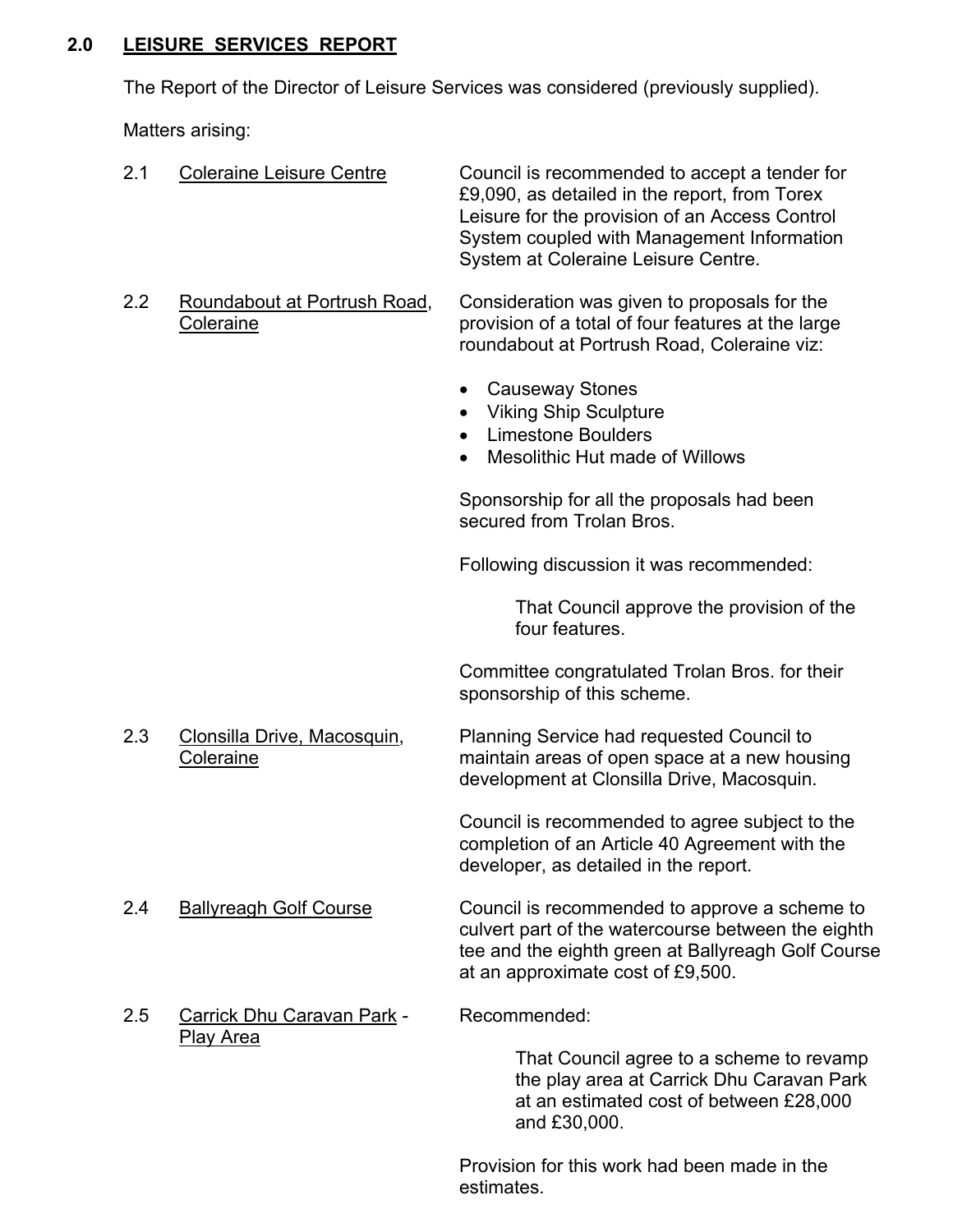## **3.0 ENVIRONMENTAL HEALTH DEPARTMENT**

The Report of the Director of Environmental Health was considered (previously supplied).

Matters arising:

- 3.1 Legal Proceedings
	- (N.I.) Order 1978<br>Domestic Noise Pollution
- 

3.1.1 The Pollution Control It was proposed by Councillor Watt, seconded by and Local Government Councillor McClarty and agreed: Councillor McClarty and agreed:

> That the following matters be considered "In Committee" later in the meeting.

3.2 Environmental Protection - Consideration was given to information, as detailed Local Air Quality Management in the report, on a consultation document issued by Bill **Bill** the Department of the Environment, regarding proposals to introduce legislative controls concerning local air quality. This would enable the Northern Ireland Executive to comply with the E.C. Directive on Ambient Air Quality Assessment and Management.

Following discussion it was recommended:

 That Council welcome the proposals and request additional funding to facilitate their implementation.

 3.3 Radioactive Discharges - Consideration was given to information, as detailed B.N.F.L. Sellafield in the report, on a consultation paper issued by The Environment Agency relating to the future regulation of the disposal of radioactive waste from British Nuclear Fuels plc., Sellafield.

> Following a full discussion on this topic it was recommended that Council call for the closure of Sellafield and in the interim support the Northern Ireland Radiation Monitoring Committee's response to the document.

 3.4 Fireworks Committee noted information, as detailed in the report on the present legal controls regarding fireworks.

#### **4.0 REGENERATION OF THE FROSSES - ECOS CONFERENCE INVITATION**

 Read letter from Roads Service inviting Council to be represented at a Regeneration Of The Frosses - Ecos Conference event at the Ecos Centre, Ballymena on 4<sup>th</sup> December, 2001. The conference would be addressed by Mr. David Bellamy.

Recommended: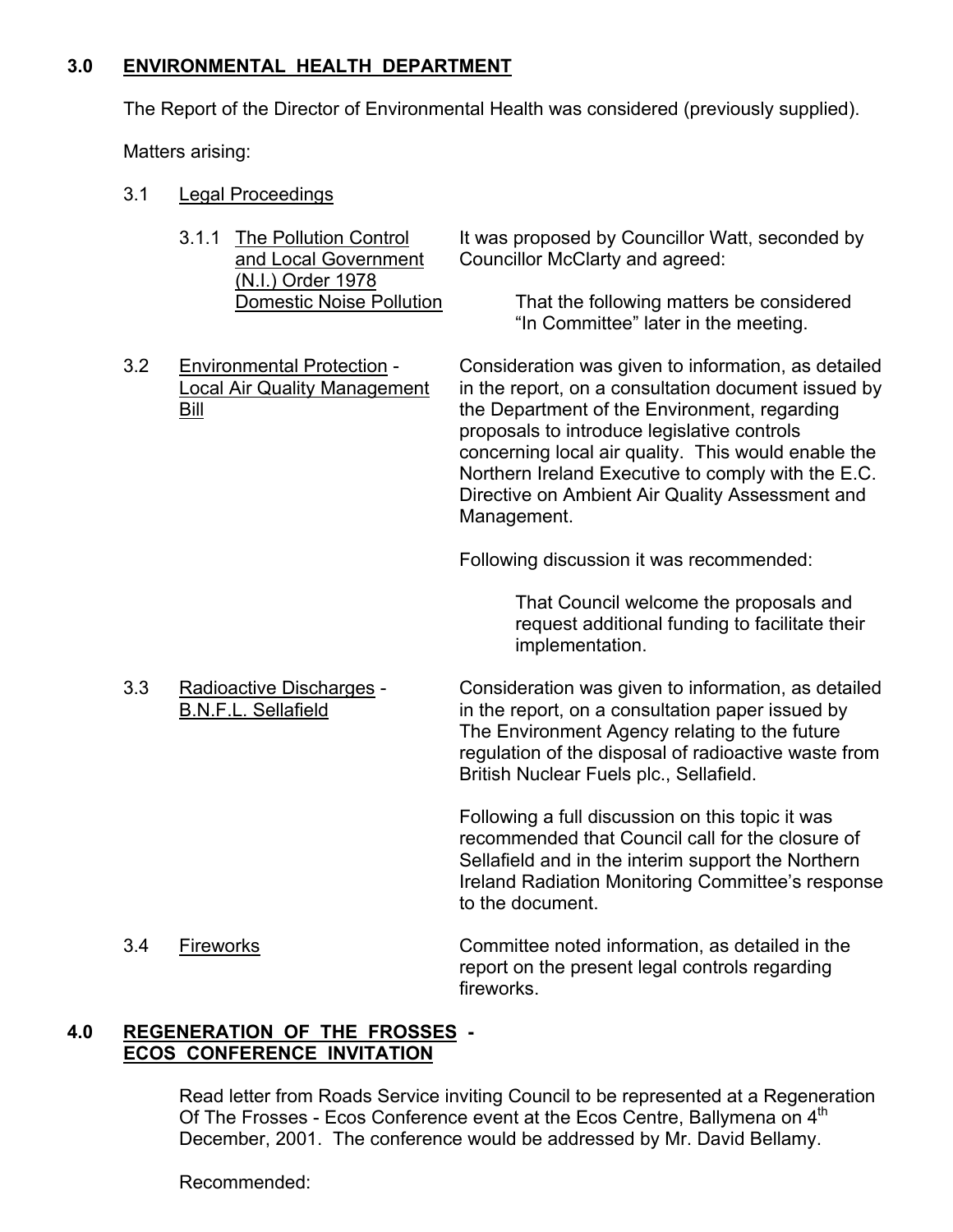That Councillors King and McPherson attend the conference.

#### **5.0 NORTHERN IRELAND VOLUNTARY HOUSES IN MULTIPLE OCCUPATION LICENSING SCHEME**

Read letter from the Northern Ireland Housing Executive inviting two members of Council to attend the launch of the Voluntary Houses in Multiple Occupation (HMO) licensing scheme at the Bushtown House Hotel & Country Club on 26<sup>th</sup> November, 2001.

Recommended:

That the Deputy Mayor and Councillor Mullan attend this event.

#### **6.0 NORTHERN IRELAND HOUSING EXECUTIVE - COMMON SELECTION SCHEME AND ALLOCATION OF HOUSING**

 Read letter from Ms. J. Baird, District Manager, Northern Ireland Housing Executive inviting members to attend a course on the Common Selection Scheme and Allocation of Housing at the Executive's Offices, Abbey Street, Coleraine on Wednesday, 5<sup>th</sup> December, 2001.

Members interested in attending the course were asked to notify the Principal Administrative Officer as soon as possible.

Noted.

#### **7.0 CONSULTATION SEMINAR - DRAFT PROGRAMME FOR GOVERNMENT AND DRAFT BUDGET**

 Reported that two members of Council had been invited to attend a morning seminar on the Draft Programme for Government and Draft Budget organised by The Office of the First Minister and Deputy First Minister and Department of Finance and Personnel.

The seminar would take place on Thursday,  $8<sup>th</sup>$  November, 2001 in The Market Place, Armagh Theatre and Arts Centre, Market Street, Armagh.

Recommended:

That Alderman Leonard and Councillor Bradley attend this seminar.

#### **8.0 MEMBERS' TRAINING**

 Following discussion it was agreed that the training for the Mayor, Deputy Mayor and Chairmen/Vice-Chairmen of Committees, arranged for Friday, 9<sup>th</sup> November, 2001 commencing at 3.00 p.m., be re-scheduled to Wednesday,  $21^{st}$  November, 2001 at 3.00 p.m.

#### **9.0 TECHNICAL SERVICES DEPARTMENT STAFF**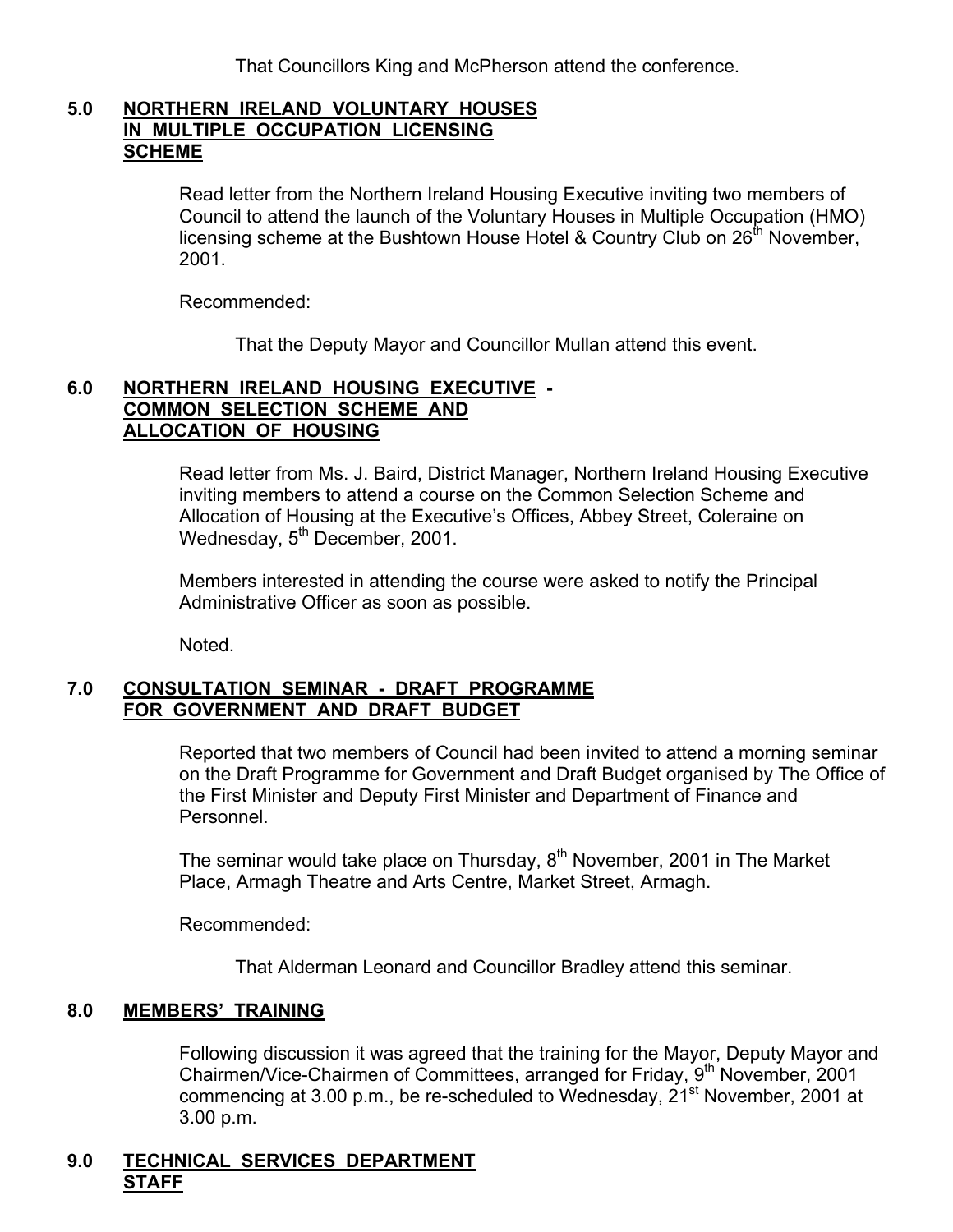In response to a query the Director of Technical Services confirmed that the Assistant Environment Officer had recently commenced employment. The post of Enforcement Officer would shortly be re-advertised.

#### **10.0 CRAIGAHULLIAR LANDFILL SITE, PORTRUSH**

 Concern was expressed at fly-tipping on land opposite Craigahulliar Landfill Site, Portrush.

 The Director of Technical Services advised that he had previously raised this matter with the landowner. He would have further discussions on this topic seeking the provision of a more secure barrier.

#### **11.0 PAPER RECYCLING BANK, PORTRUSH**

 The Director of Technical Services agreed to consider the provision of a paper recycling bank in Portrush.

## **12.0 LAND AT RUGBY AVENUE, COLERAINE**

 In response to a query the Director of Leisure Services advised that he would report on this topic at the December meeting of Committee.

#### **13.0 ADDITIONAL REFUSE BIN - RECYCLING**

 Reference was made to the possibility of providing householders with an additional refuse bin for recycling purposes.

 The Director of Technical Services advised that consideration of this topic should be deferred pending the outcome of the regional waste management plan.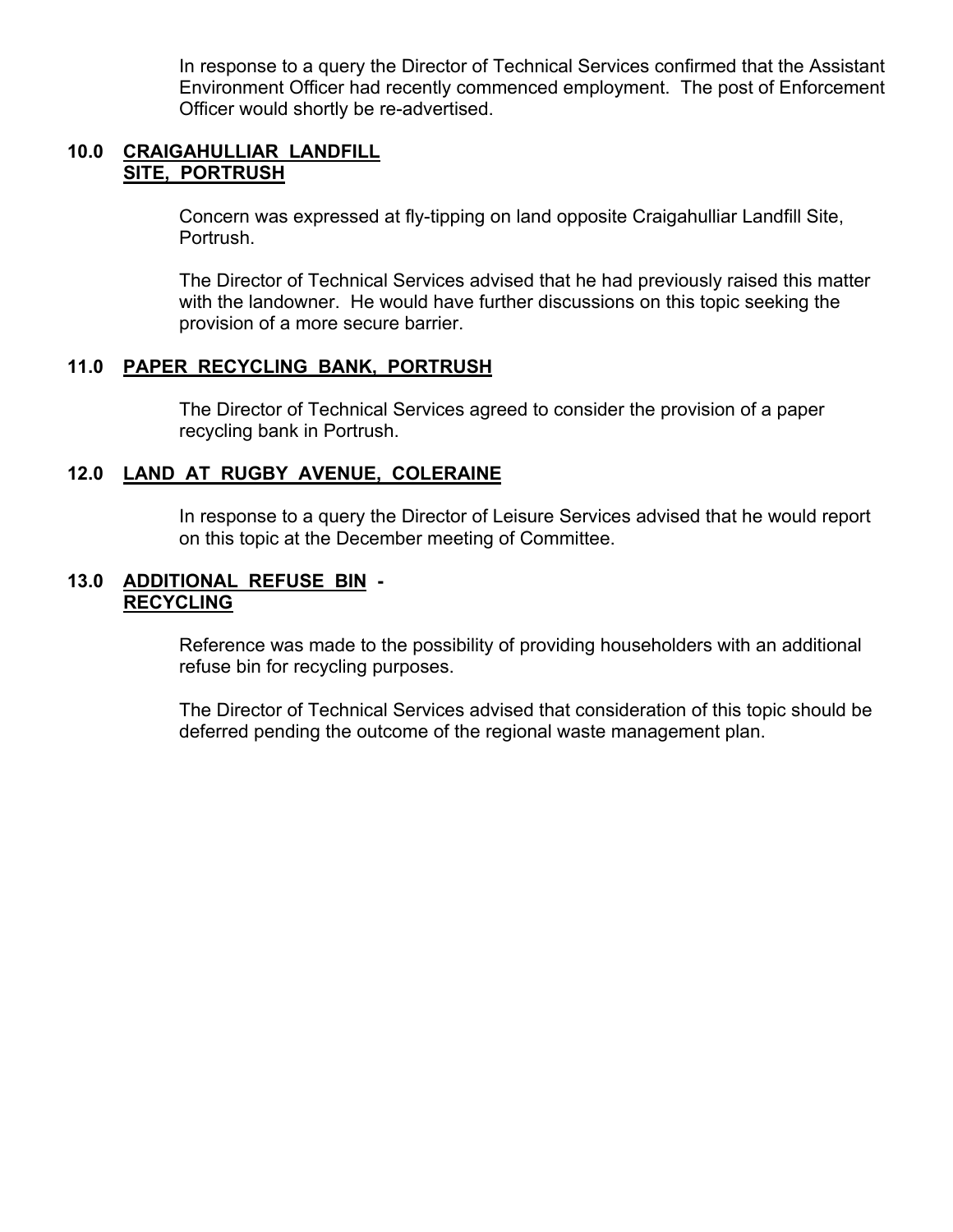## **COMMUNITY/POLICE FORUM**

# **8th November, 2001.**

# **Present:** Councillor R. A. McPherson in the Chair

The Mayor, Councillor J. J. Dallat

# **Aldermen**

P. E. A. Armitage (Mrs.) B. Leonard E. T. Black (Mrs.)

### **Councillors**

 C. S. Alexander (Ms.) E. P. Fielding (Mrs.) O. M. Church (Mrs.) G. L. McLaughlin T. J. Deans A. McQuillan

#### **Representatives**

 **from Other**

| <b>Bodies:</b>         | Ms. Jill Seaton - Ballysally Youth and Community Centre<br>Mr. M. Lindsay - Kilrea Town Hall<br>Mr. W. Burke - Coleraine and District Road Safety Committee<br>Mr. S. Arbuthnot - Garvagh and District Development<br>Association<br>Mr. J. Campbell - Coleraine and District Road Safety<br>Committee<br>Mr. D. Alexander - Portrush Chamber of Commerce<br>Mr. T. McGonigle - Coleraine Borough Council<br>Mrs. I. Leacock - Coleraine Standing Conference of<br>Women's Organisations<br>Ms. E. Ham - Ballysally Community Association<br>Fr. Connelly - St. Malachy's<br>Mr. J. Connelly - Loreto College<br>Mr. O. Houmann - Peter Thompson Hall and Management<br>Committee<br>Mr. C. Ralph - Probation Board for N.I. |
|------------------------|------------------------------------------------------------------------------------------------------------------------------------------------------------------------------------------------------------------------------------------------------------------------------------------------------------------------------------------------------------------------------------------------------------------------------------------------------------------------------------------------------------------------------------------------------------------------------------------------------------------------------------------------------------------------------------------------------------------------------|
| <b>Representatives</b> | Chief Inspector N. Kyle, Operations Manager and Sergeant                                                                                                                                                                                                                                                                                                                                                                                                                                                                                                                                                                                                                                                                     |
| from P.S.N.I.:         | N. Monteith                                                                                                                                                                                                                                                                                                                                                                                                                                                                                                                                                                                                                                                                                                                  |
| <b>Officers in</b>     | Director of Environmental Health, Principal                                                                                                                                                                                                                                                                                                                                                                                                                                                                                                                                                                                                                                                                                  |
| <b>Attendance:</b>     | Administrative Officer and Administrative Assistant                                                                                                                                                                                                                                                                                                                                                                                                                                                                                                                                                                                                                                                                          |
| Apologies:             | The Deputy Mayor<br><b>Alderman McClure</b><br>Councillors Mrs. Johnston and Mullan<br>Mr. D. Grainger - Coleraine College<br>Mr. R. Forsythe - Coleraine Academical Institution<br>Mrs. P. Halley - Divisional Education & Welfare Officer                                                                                                                                                                                                                                                                                                                                                                                                                                                                                  |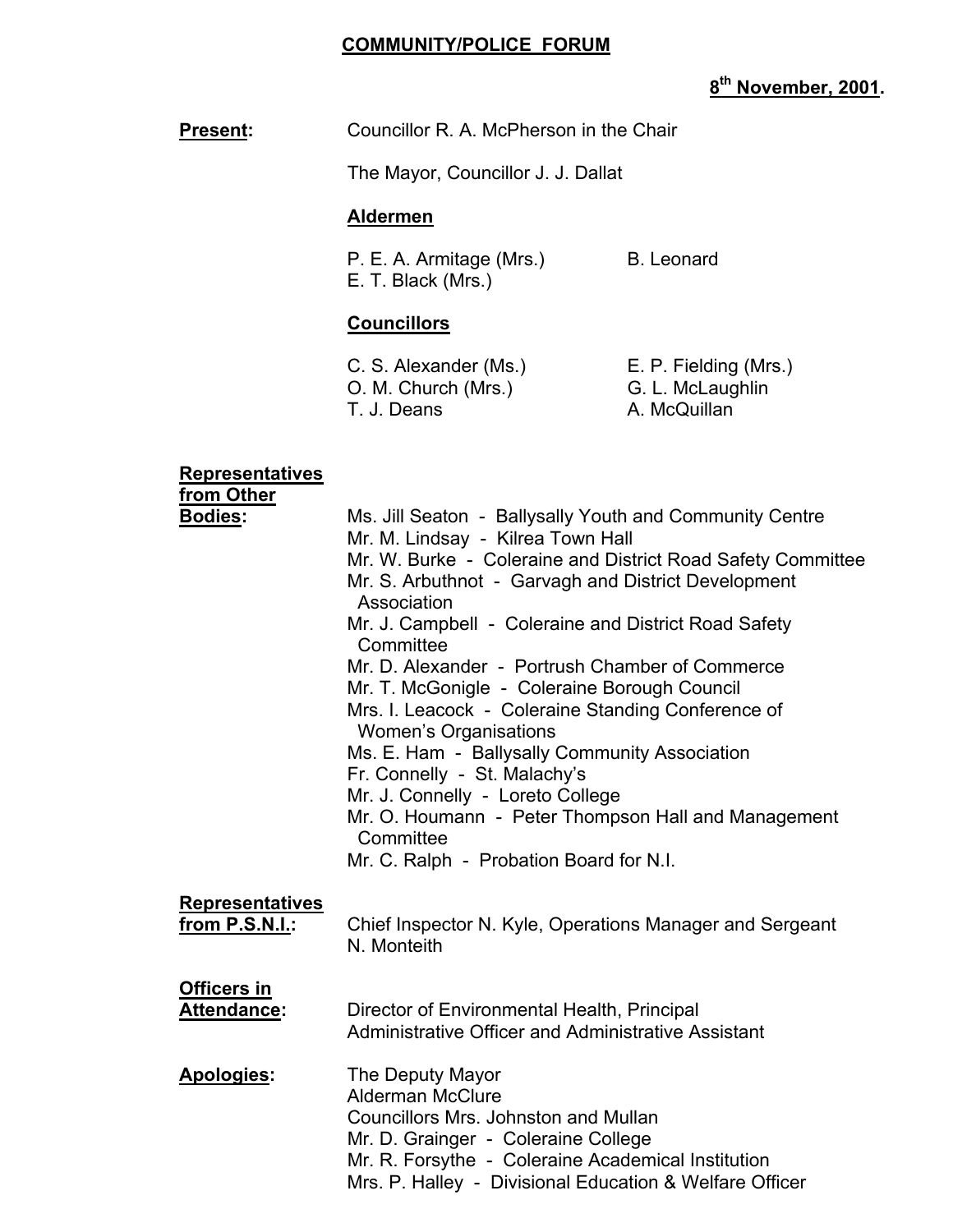Mr. P. McGowan - St. Joseph's High School Mr. M. Page - Dunluce School Mrs. S. Scott - Town Centre Manager Mrs. D. Hutchieson - Coleraine High School

#### **1.0 ELECTION OF CHAIRMAN**

It was proposed by Councillor Mrs. Church and seconded by the Mayor:

 That in the absence of the Chairman and Vice Chairman of the Forum, that Councillor McPherson be elected Chairman for the evening.

There being no other nominations, Councillor McPherson was duly elected Chairman for the evening.

Councillor McPherson thanked members for his appointment and welcomed everyone to the Meeting.

## **2.0 PRESENTATION - POLICE ANALYST**

 The Chairman welcomed Mrs. Suzanne McAuley, Police Analyst, who was in attendance to address the Forum on crime analysis.

 Mrs. McAuley elaborated on the role and remit of the Police Analyst and the ultimate aim and effect of the work.

 A varied discussion ensued on this topic during which Mrs. McAuley answered various questions.

The Chairman thanked Mrs. McAuley for her informative address.

#### **3.0 PRESENTATION - GLOBAL PROTECTION AND SECURITY SPECIALISTS**

The Chairman welcomed Mr. P. A. Hughes and Mr. N. Lall, Global Protection and Security Specialists, who were in attendance to address the Forum on Mobile Security for the Coleraine Borough.

Messrs. Hughes and Lall expanded on the work of the company and their proposal for provision of an additional mobile security patrol presence in the Borough, to complement the service provided by the Police.

The Chairman thanked Messrs. Hughes and Lall for their presentation, after which they withdrew from the Meeting.

Recommended that Council note the proposal.

#### **4.0 CHAIRMAN'S REMARKS**

At this point the Chairman remarked positively on the representation of all political parties at the meeting, in what was the new era for policing in Northern Ireland.

#### **5.0 CRIME REPORT**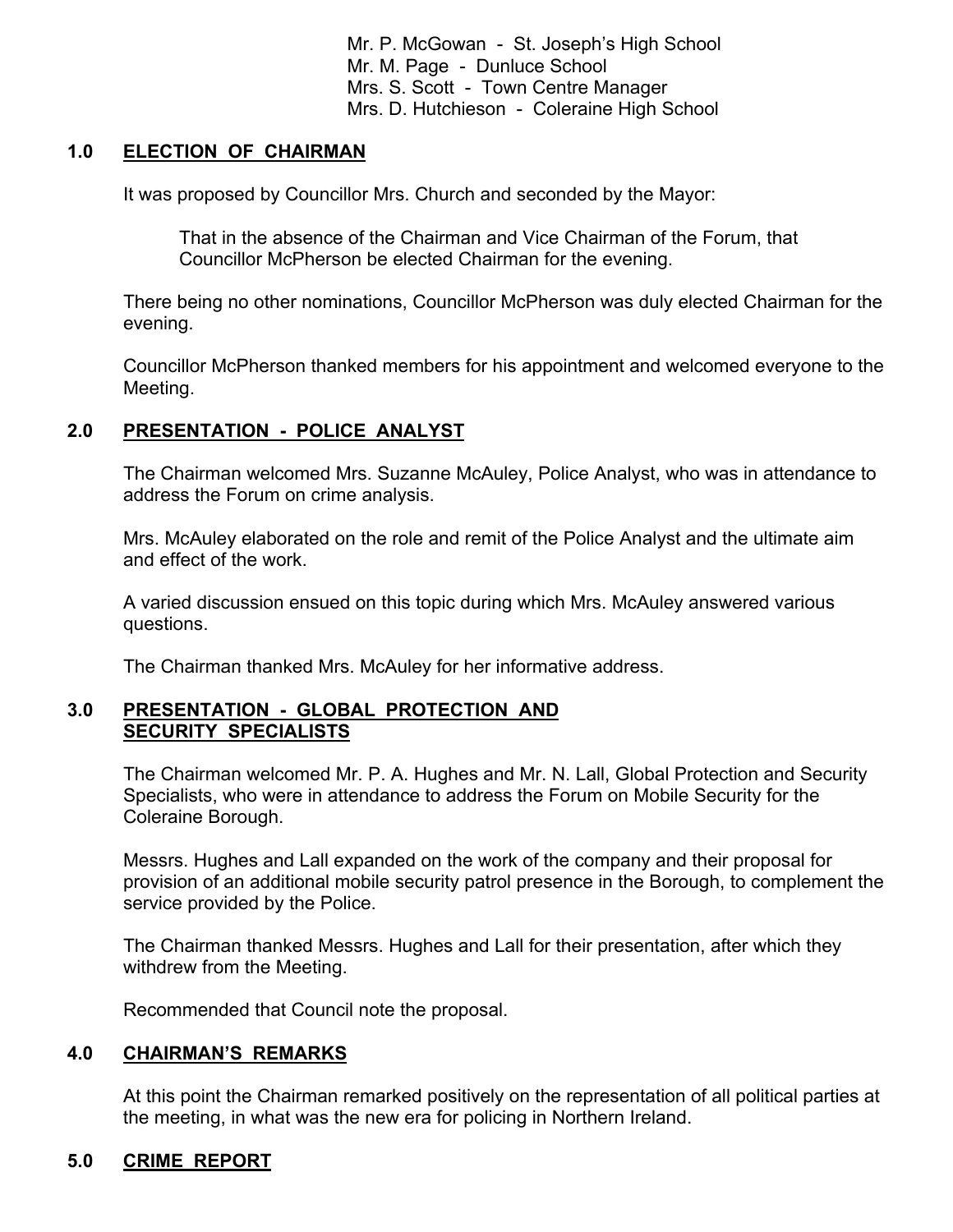Chief Inspector Kyle reported on statistics regarding crime and drug seizures in the area.

The Chief Inspector answered various questions posed by members on these statistics.

The Chairman thanked Chief Inspector Kyle for his comprehensive and detailed report and commented on the need for the public to work in partnership with the Police.

#### **6.0 GENERAL MATTERS**

The following matters were raised:

- 6.1 Crime prevention measures;
- 6.2 Use of local press to inform public;
- 6.3 Forged banknotes;
- 6.4 Arson attacks Portstewart and Portrush;
- 6.5 Burglaries/attempted burglaries computers;
- 6.6 Theft of trailers;
- 6.7 "Creeper" burglaries;
- 6.8 Theft from vehicles Town Centre car parks (mobile phones);
- 6.9 Criminal damage to vehicles in Articlave;
- 6.10 Burglaries/attempted burglaries industrial estates;
- 6.11 Criminal damage to primary schools;
- 6.12 Theft of home heating oil;
- 6.13 Police resources Garvagh and Portrush;
- 6.14 Use of Crimestoppers number by public;
- 6.15 Cash handling varying systems to avoid predictability;
- 6.16 Thefts of bicycles and tools from sheds;
- 6.17 CCTV;
- 6.18 Civilian security at Courthouse;
- 6.19 Need for increased security within educational premises;
- 6.20 District Police Partnership Boards CPLC representation.

# **7.0 CRIME OVER THE FESTIVE SEASON**

 Chief Inspector Kyle advised of the need for increased vigilance over the festive season, as the trend was for crime rates to rise at that time. Particular emphasis was placed on homes which were being vacated for the holiday period and businesses which sold electrical goods and equipment.

## **8.0 FIREWORKS**

 Reference was made to the possibility of a ban on fireworks. The Forum was advised that the security minister had announced a review of legislation and a consultation document was due shortly, at which time Council could make representation.

## **9.0 THANKS**

The Chairman thanked everyone for attending.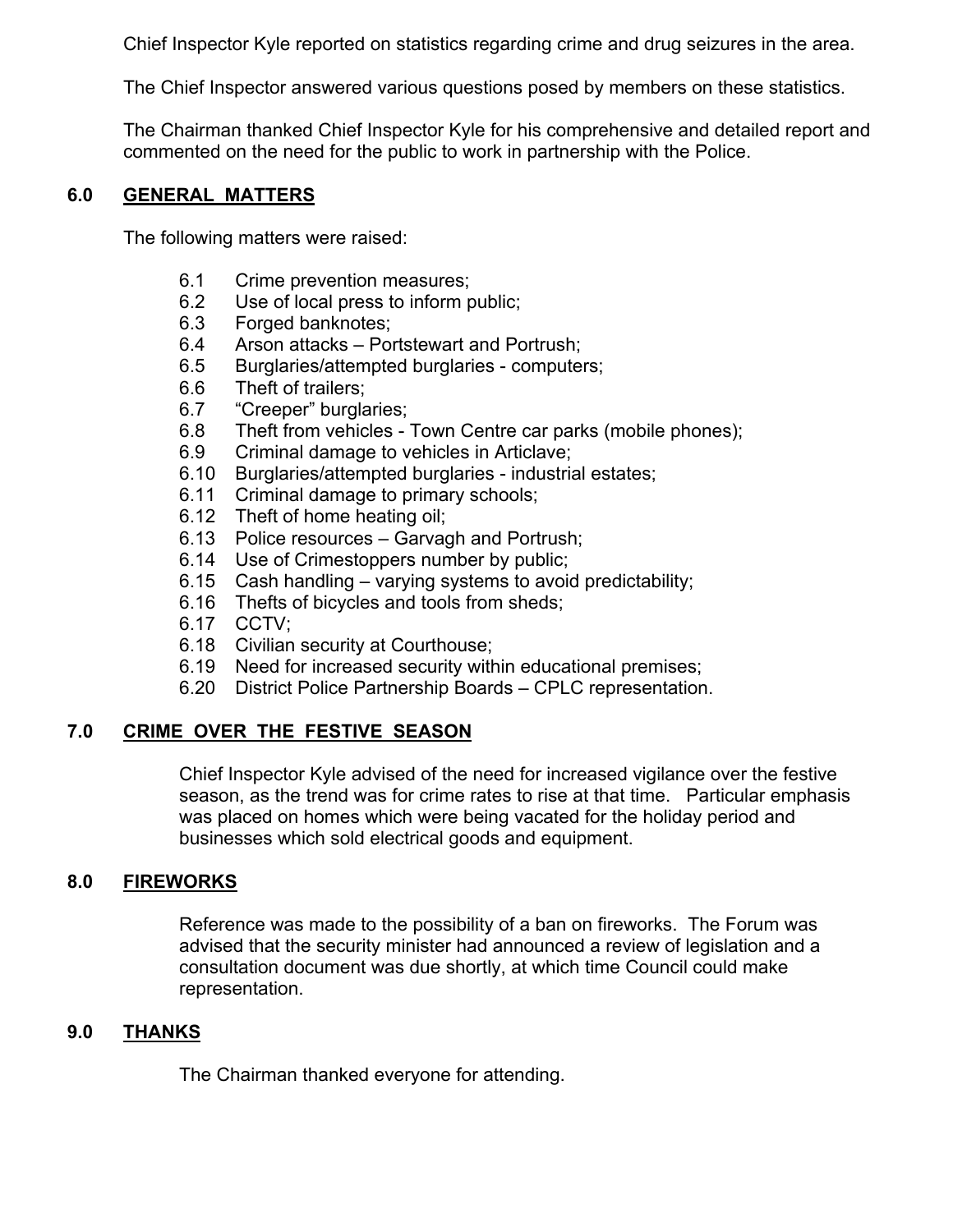## **PLANNING COMMITTEE**

# **13th November, 2001.**

|     | <b>Present:</b>                          | Councillor O. M. Church (Mrs.) in the Chair                                                                                                                                                                                 |                                                                                                                                                  |
|-----|------------------------------------------|-----------------------------------------------------------------------------------------------------------------------------------------------------------------------------------------------------------------------------|--------------------------------------------------------------------------------------------------------------------------------------------------|
|     |                                          | The Mayor, Councillor J. J. Dallat                                                                                                                                                                                          |                                                                                                                                                  |
|     |                                          | <b>Aldermen</b>                                                                                                                                                                                                             |                                                                                                                                                  |
|     |                                          | E. T. Black (Mrs.)<br>(Items $1.0 - 4.41$ )<br>W. T. Creelman                                                                                                                                                               | <b>B.</b> Leonard<br>W. J. McClure                                                                                                               |
|     |                                          | <b>Councillors</b>                                                                                                                                                                                                          |                                                                                                                                                  |
|     |                                          | C. S. Alexander (Ms.)<br>D. D. Barbour<br>(Items $1.0 - 4.41$ )<br>J. M. Bradley<br>(Items $1.0 - 5.0$ )<br>T. J. Deans<br>(Items $1.0 - 4.41$ )<br>E. P. Fielding (Mrs.)<br>E. A. Johnston (Mrs.)<br>(Items $1.0 - 4.41$ ) | W. A. King<br>D. McClarty<br>(Items $1.0 - 4.37$ )<br>G. L. McLaughlin<br>R. A. McPherson<br>A. McQuillan<br>(Items $1.0 - 4.41$ )<br>W. J. Watt |
|     | <u>Also in</u><br>Attendance:            | Representatives from the Planning Service -<br>Mr. W. Robinson and Miss H. Clements                                                                                                                                         |                                                                                                                                                  |
|     | <b>Officers in</b><br><b>Attendance:</b> | Town Clerk and Chief Executive, Senior Environmental<br>Health Officer, Administrative Officer and Administrative<br>Assistant                                                                                              |                                                                                                                                                  |
|     | Apologies:                               | The Deputy Mayor, Alderman Mrs. Armitage and<br><b>Councillor Mullan</b>                                                                                                                                                    |                                                                                                                                                  |
| 1.0 | <b>WELCOME</b>                           |                                                                                                                                                                                                                             |                                                                                                                                                  |
|     |                                          | The Chairman welcomed everyone to the Meeting.                                                                                                                                                                              |                                                                                                                                                  |
|     |                                          |                                                                                                                                                                                                                             |                                                                                                                                                  |

#### **2.0 VANDALISM - REMEMBRANCE WREATHS KILREA WAR MEMORIAL**

 The Chairman expressed disgust at the vandalism of the wreaths at Kilrea War Memorial. Members asked to be associated with these remarks.

It was noted that the Council wreath had been replaced.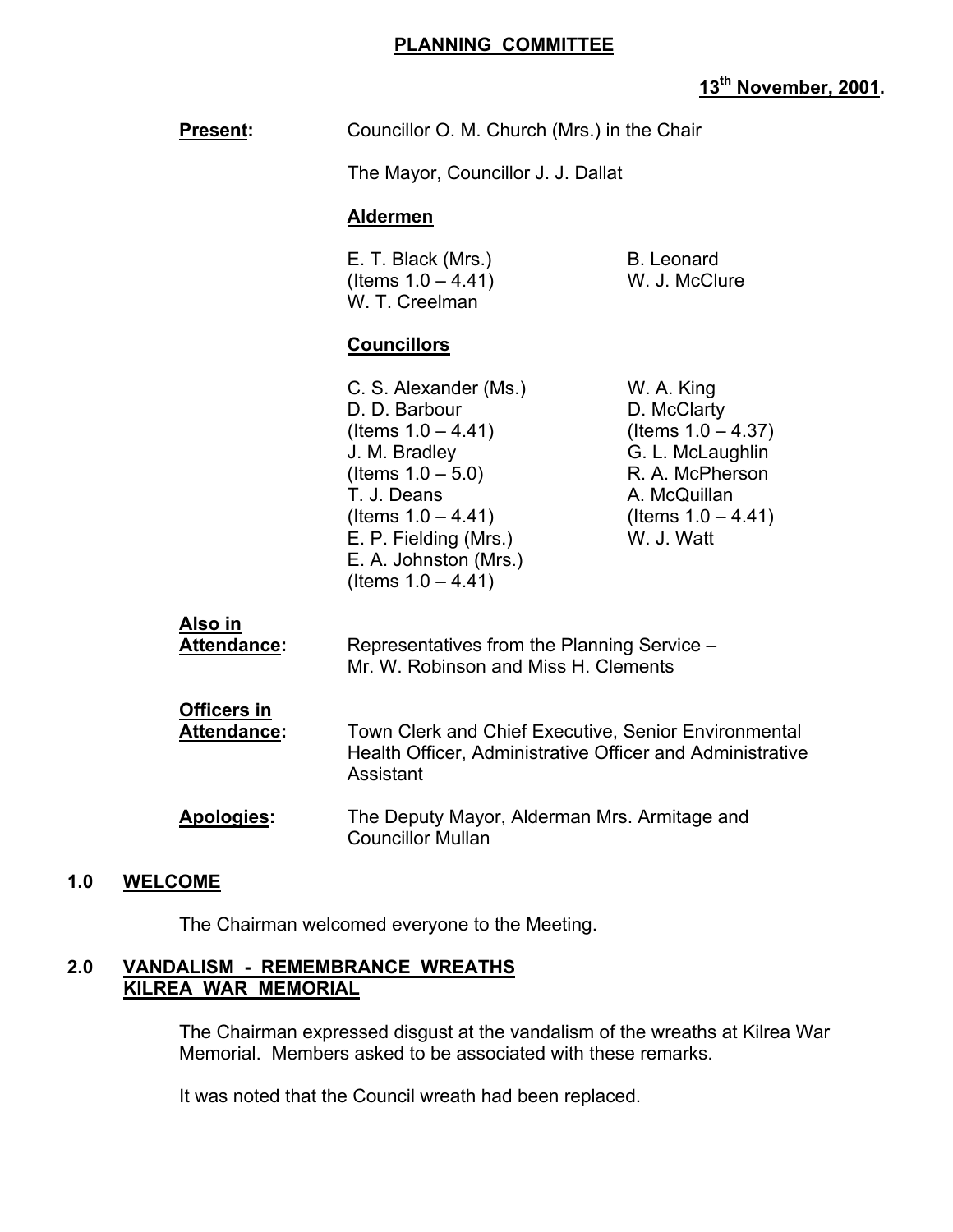#### **3.0 ARTICLE 31 OF THE PLANNING ORDER 1991 - PROPOSED HOUSING DEVELOPMENT OF 101 DWELLINGS - REVISED PROPOSAL OF 11TH SEPTEMBER, 2001 LAND TO REAR OF DUNLUCE SECONDARY SCHOOL**

The Town Clerk and Chief Executive read letter from the Planning Service outlining the above planning application.

 The Planning Officer elaborated on the background to the application. Council had been invited to make a written response as soon as possible.

 The Town Clerk and Chief Executive advised members of Council's Planning Consultants' opinion on the application.

 Following discussion it was proposed by Councillor Watt and seconded by Councillor McPherson:

That Council support the application.

 As an amendment it was proposed by Councillor Barbour and seconded by Councillor McClarty:

That Council offer no comment.

 On being put to the Meeting the amendment was lost, two members voting in favour and fifteen members voting against.

 The proposal was then put to the Meeting and on a request for a recorded vote the members voted thus:

| For:                | Aldermen Mrs. Black and McClure<br>Councillors Deans, Mrs. Fielding, Mrs. Johnston,<br>King, McPherson and Watt (8) |
|---------------------|---------------------------------------------------------------------------------------------------------------------|
| <b>Against:</b>     | The Mayor<br>Aldermen Creelman and Leonard<br>Councillors Ms. Alexander, Bradley, McLaughlin and<br>McQuillan (7)   |
| <b>Abstentions:</b> | Councillors Barbour, Mrs. Church and McClarty (3)                                                                   |

It was, therefore, agreed that Council support the application.

## **4.0 PLANNING APPLICATIONS**

A list of one hundred and two applications was considered (previously supplied).

#### **Applications Deferred from Previous Meeting**

4.1 Application No. D1 C/2000/0725/F Erection of housing for electrical

The opinion of the Planning Service was to approve.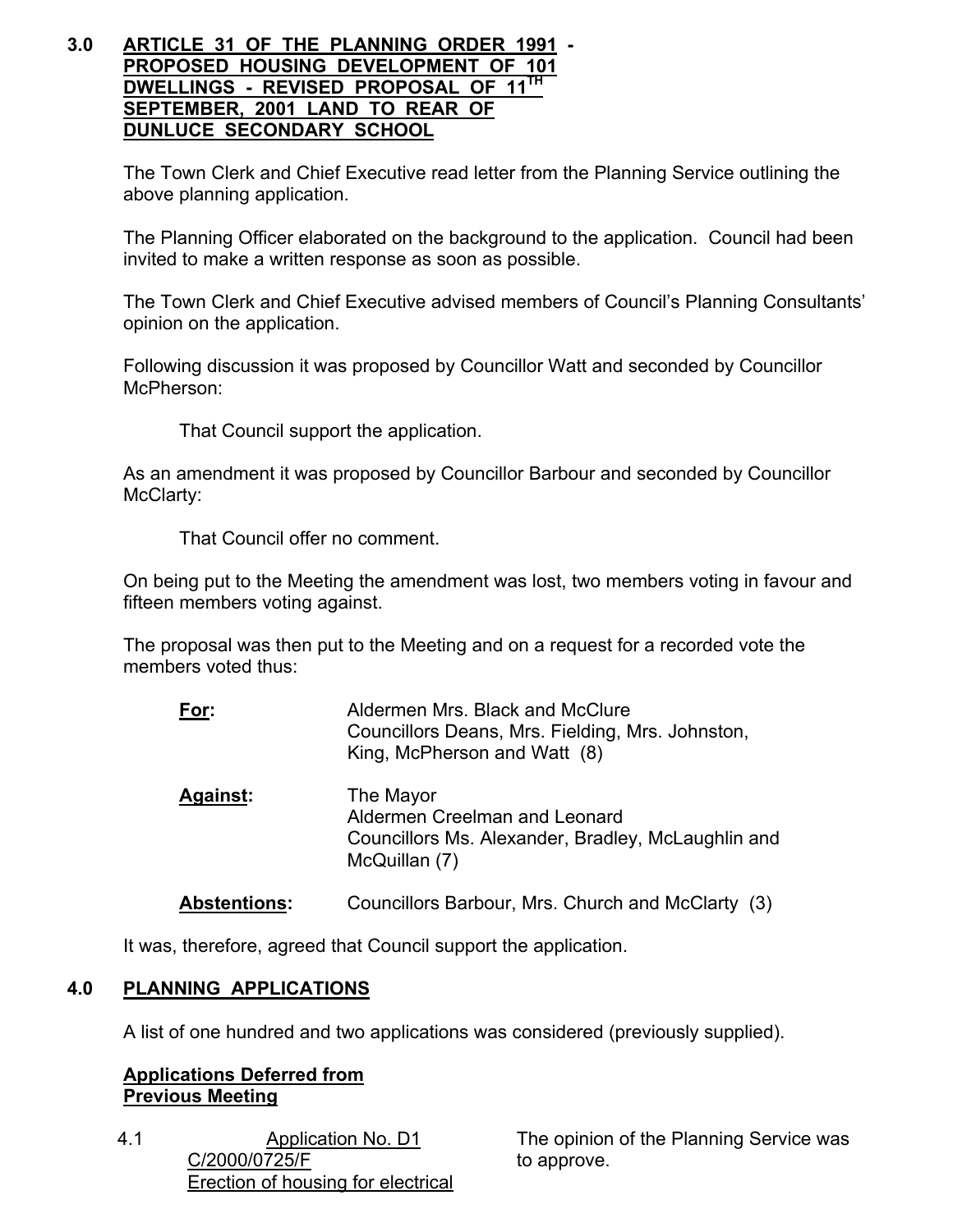generator to serve supermarket at Greenmount Supermarket, 3/5 Greenmount Avenue, Limavady Road, Coleraine for Mr. R. Henderson

- 4.2 Application No. D2 C/2001/0572/F Demolition of 30 and 30a High Road (2 flats on 3 floors) and erection of 3 no. flats over three floors at 30 and 30a High Road, Portstewart for Messrs. Crawford and Wilkinson
- 4.3 Application No. D3 C/2001/0618/O Site for dwelling (site no. 1) adjacent to No. 88 Edenbane Road, Garvagh for Mr. J. Armstrong
- 4.4 Application No. D4 C/2001/0628/O Proposed new dwelling south of 85 Kinnyglass Road, Macosquin, Coleraine for Mr. and Mrs. Millar
- 4.5 Application No. D5 C/2001/0744/F Replacement cycle shop at 110 Agivey Road, Kilrea for Mr. H. O'Boyle
- 4.6 Application No. D6 C/2001/0748/O Site for family dwelling and garage on land adjacent to 12 Boleran Road, Garvagh for Mr. P. Bradley

Application No. D7 C/2001/0750/O Site for single family dwelling with detached garage on land adjacent to No. 10 Boleran Road, Garvagh for Mr. P. Bradley

4.7 Application No. D8 C/2001/0757/O New domestic dwelling at rear of 112 Ballycastle Road, Coleraine for M & A Builders

It was agreed that the application be deferred for two weeks to facilitate further discussions with the applicant.

If agreement could be reached the application would be approved otherwise it would be refused.

The opinion of the Planning Service was to approve.

Reported that satisfactory amended plans had been received and the application would be approved.

The opinion of the Planning Service was to approve.

It was agreed that the application be approved.

The opinion of the Planning Service was to approve.

It was agreed that the application be approved.

The opinion of the Planning Service was to approve.

Reported that satisfactory amended plans had been received and the application would be approved.

The opinion of the Planning Service was to refuse both applications.

It was agreed that both applications be refused.

The opinion of the Planning Service was to approve.

It was agreed that the application be approved subject to conditions relating to the dwelling being single storey and of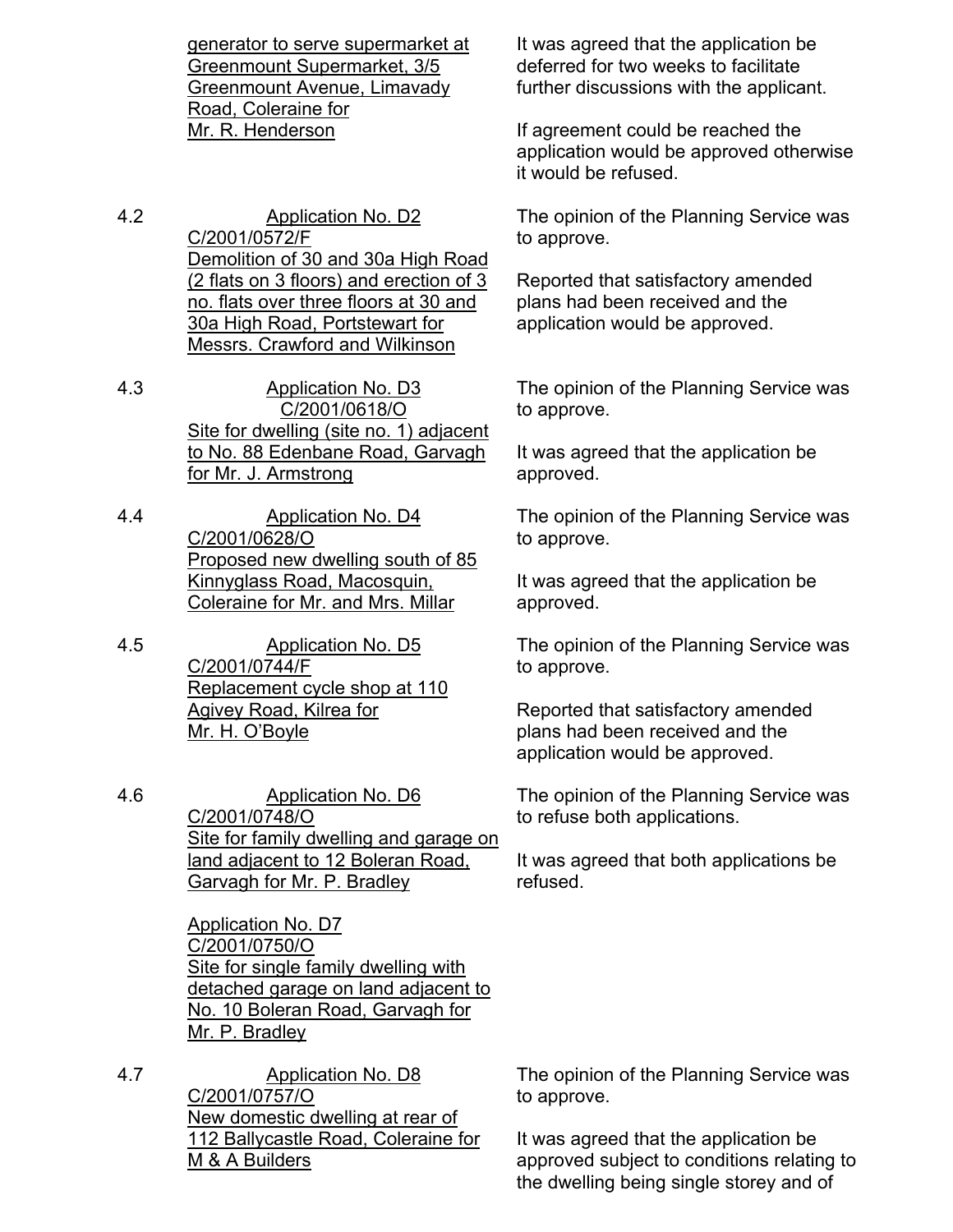- 4.8 Application No. D9 C/2001/0788/O Site for dwelling opposite 110 Edenbane Road, Boveedy, Kilrea (Site A) for Mr. E. P. Speers
- 4.9 Application No. D10 C/2001/0826/O Site for bungalow at Ballyhackett Road, Castlerock for Mr. B. Kelly
- 4.10 Application No. D11 C/2001/0832/F Proposed one and a half storey replacement dwelling at 42 Sconce Road, Articlave, Coleraine for Mrs. H. Bonough
- 4.11 Application No. D12 C/2001/0842/O Outline planning application for four flats for disabled persons at 5 Seafield Park, Portstewart for Mr. M. Lyttle
- 4.12 Application No. D13 C/2001/0844/O Site for new dwelling and garage at Shinney Road, Upper Kiltinny, Coleraine for Mr. W. M. Morrell
- 4.13 Application No. D14 C/2001/0884/O Dwelling 250 metres north-west of 11 Ballyhackett Lane, Caslterock for Mr. W. Purcell
- 4.14 Application No. D15 C/2001/0885/O Erection of one and a half storey dwelling with detached garage on land 340m south of Ballywildrick School, Dunboe Road, Articlave for Ms. J. Norris

modest scale.

The opinion of the Planning Service was to approve.

It was agreed that the application be approved.

The opinion of the Planning Service was to refuse.

It was agreed that the application be refused.

The opinion of the Planning Service was to approve.

Reported that satisfactory amended plans had been received and the application would be approved.

The opinion of the Planning Service was to refuse.

It was agreed that the application be deferred for one week to facilitate further discussions with the applicant.

If agreement could be reached the application would be approved otherwise it would be refused.

The opinion of the Planning Service was to approve.

It was agreed that the application be approved.

The opinion of the Planning Service was to refuse.

The application had now been withdrawn.

The opinion of the Planning Service was to refuse both applications.

It was agreed that the applications be deferred for seven days to facilitate an office meeting.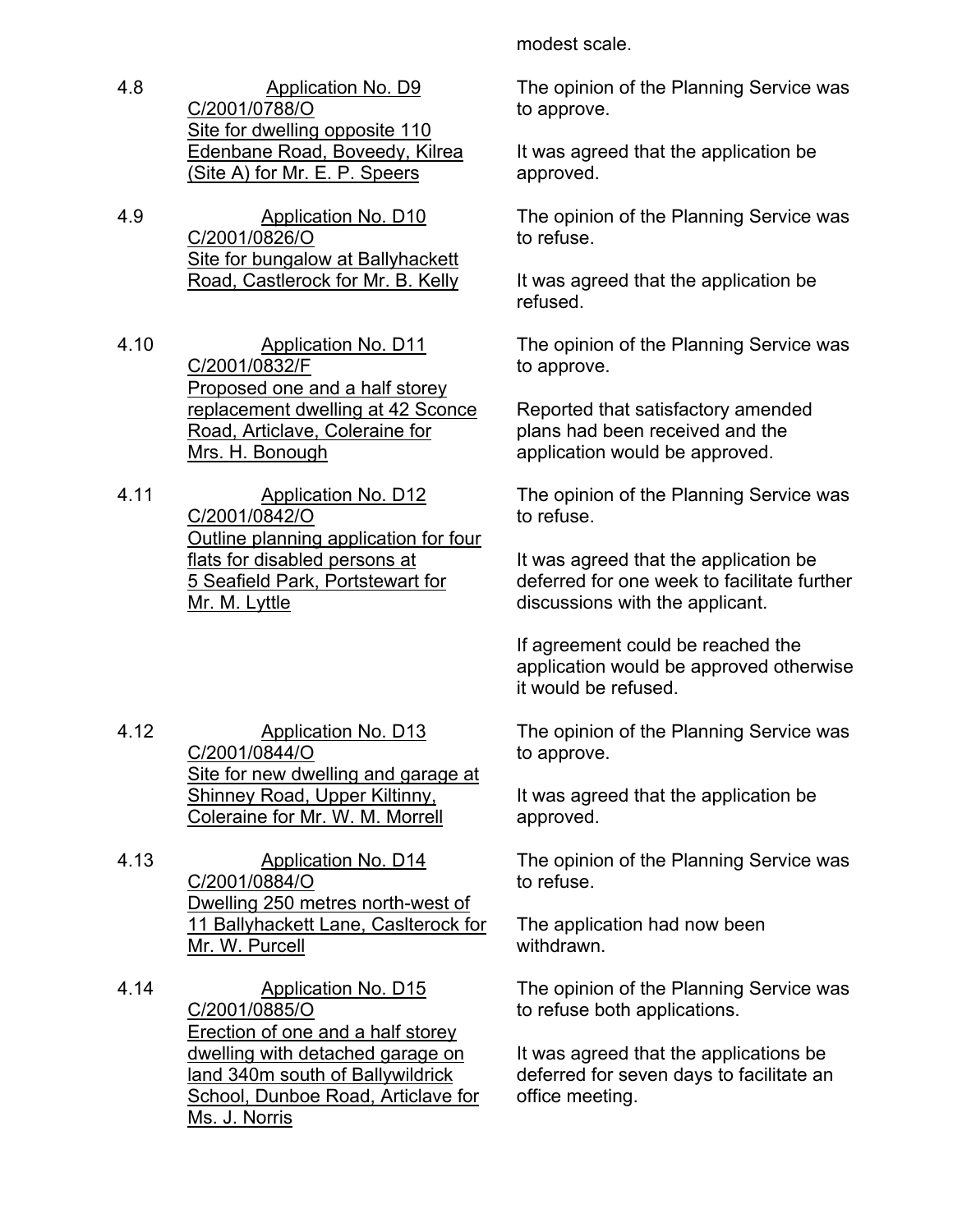Application No. D16 C/2001/0886/O Site for one and a half storey dwelling with detached garage on land east of Dunboe Road, Articlave for Mr. D. Norris

4.15 Application No. D17 C/2001/0887/F 16 no. apartments at former swimming pool complex and library, Main Street, Castlerock for Turkington & Son

The opinion of the Planning Service was to approve.

It was agreed that the application be approved.

Reference was made to the proposed regrading of part of the land adjacent to the former swimming pool.

It was noted that this matter would be brought back to the appropriate Committee and Castlerock Residents' Association would be notified.

## **NEW APPLICATIONS**

4.16 Application No. 55 C/2001/0948/F New Sports Pavilion Construction at The Warren, Portstewart for Coleraine Borough Council

The opinion of the Planning Service was to approve.

It was agreed that the application be approved.

Concern was expressed regarding the lack of lighting in the area.

The Town Clerk and Chief Executive advised members that security measures and lighting would be considered.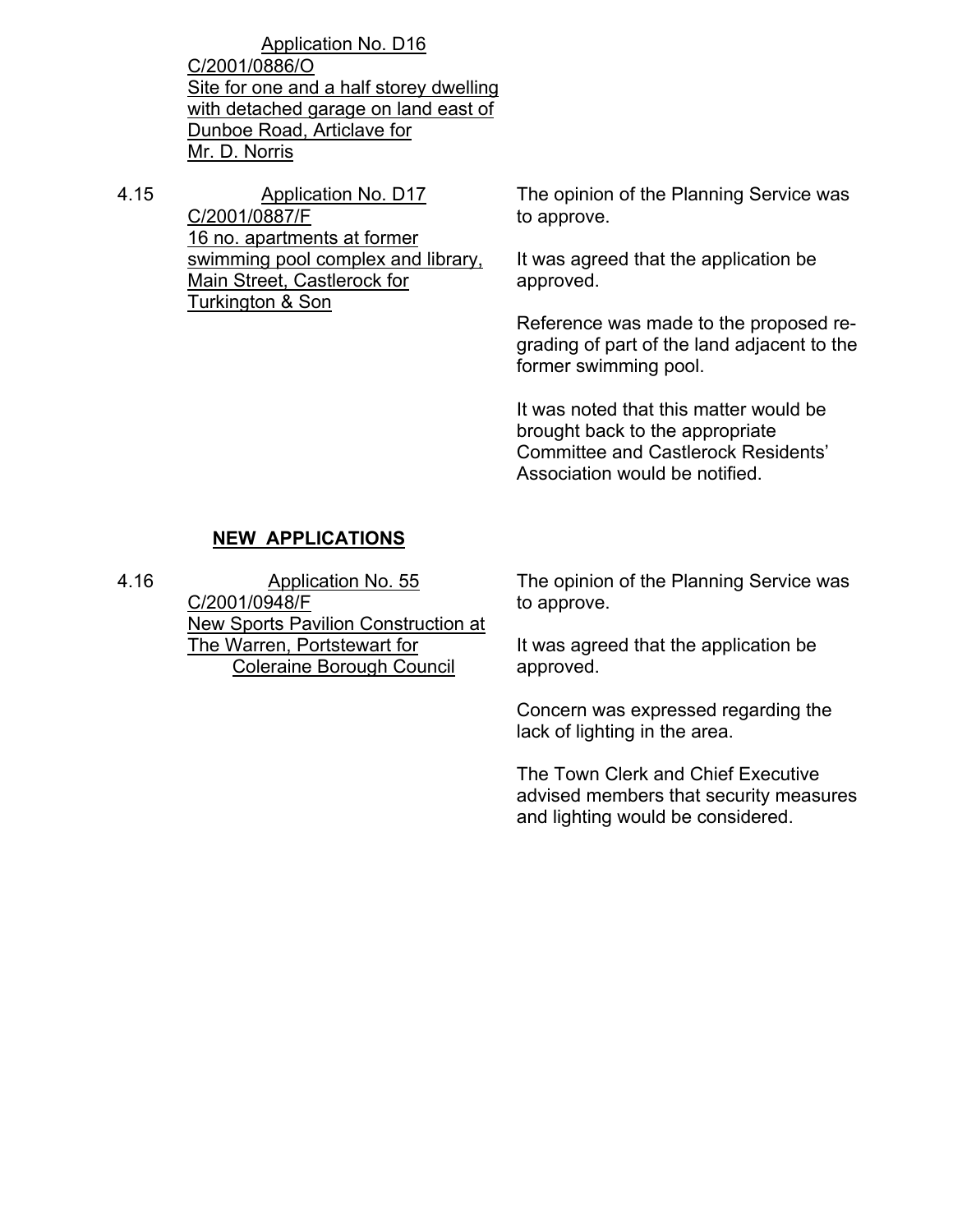4.17 Application No. 1 C/2001/0073/F Erection of 10 no. terraced houses and 18 no. unassigned parking spaces at Drumtarsey Road, Coleraine for Louerne Construction Ltd.

4.18 Application No. 5 C/2001/0591/F Erection of 12 no. dwellings (comprising 5 no. detached twostorey/chalet dwellings and 7 no. detached split level dwellings) and accesses to Hopefield Road off Hopefield Road, Portrush (opposite Cormenagh Court/Hopefield Private Nursing Home) for Northbrook Business Park Ltd.

4.19 Application No. 13 C/2001/0785/O Dwelling and garage at Laragh Road, Swatragh for Mr. D. O'Kane

4.20 Application No. 18 C/2001/0857/O Site for dwelling at Ballyagan Road, Mullinabrone Td., Garvagh for Miss M. Heggarty

4.21 Application No. 26 C/2001/0891/F Erection of 3 no. apartments at rear of 11 Church Street, Portstewart for Mr. P. O'Connell

4.22 Application No. 28 C/2001/0900/F Change of use to convert existing semi-detached house to two flats (retrospective) at 13 Main Street, Castlerock for Mr. C. Nutt

The opinion of the Planning Service was to approve.

It was agreed that the application be deferred to facilitate an office meeting.

The opinion of the Planning Service was to approve.

No representations had been received within the statutory consultation period and the application would be approved.

The opinion of the Planning Service was to refuse.

It was agreed that the application be deferred for one month to facilitate a Council site visit.

The opinion of the Planning Service was to approve.

No representations had been received within the statutory consultation period and the application would be approved.

The opinion of the Planning Service was to approve.

No representations had been received within the statutory consultation period and the application would be approved.

The opinion of the Planning Service was to approve.

No representations had been received within the statutory consultation period and the application would be approved.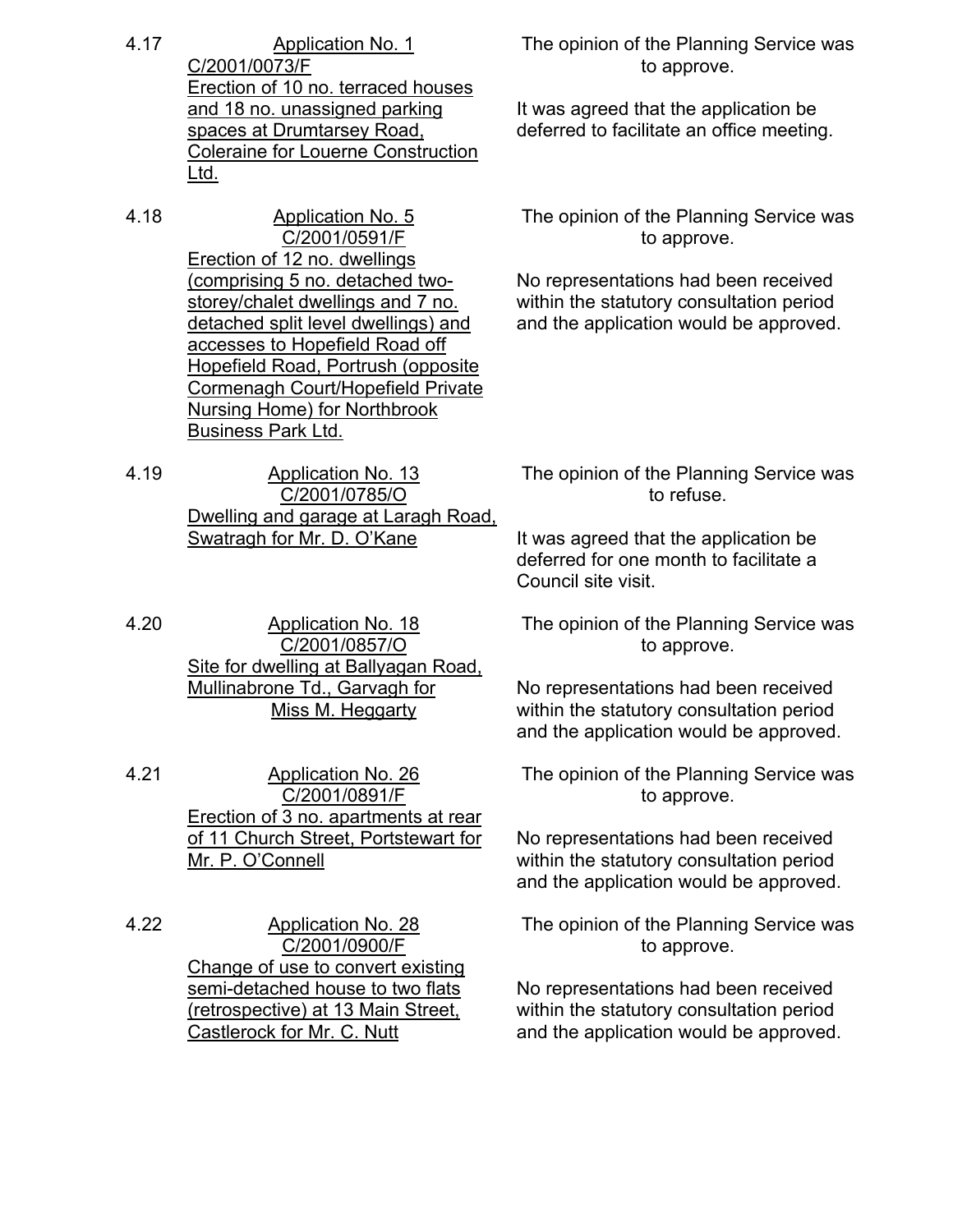| 4.23 | <b>Application No. 29</b><br>C/2001/0901/F                                                                                                               | The opinion of the Planning Service was<br>to refuse.                                                                                                                           |
|------|----------------------------------------------------------------------------------------------------------------------------------------------------------|---------------------------------------------------------------------------------------------------------------------------------------------------------------------------------|
|      | Ground and first floor extension with<br>conservatory at 8 West Drive,<br>Portstewart for Mrs. F. McCool                                                 | Reported that this application was<br>retrospective.                                                                                                                            |
|      |                                                                                                                                                          | It was agreed that the application be<br>deferred for one month to facilitate an<br>office meeting.                                                                             |
| 4.24 | <b>Application No. 33</b><br>C/2001/0908/F                                                                                                               | The opinion of the Planning Service was<br>to refuse.                                                                                                                           |
|      | Construction of 17 new apartments at<br>Lis Na Rhin, 6 Victoria Terrace,<br>Portstewart for Mr. F. Gardiner                                              | It was agreed that the application be<br>deferred for one month to facilitate an<br>office meeting.                                                                             |
| 4.25 | <b>Application No. 39</b><br>C/2001/0919/F<br>Erection of three, three storey                                                                            | The opinion of the Planning Service was<br>to refuse.                                                                                                                           |
|      | townhouses and associated works at<br>17 Lever Road, Portstewart for MAM<br><b>Developments</b>                                                          | The application had now been<br>withdrawn.                                                                                                                                      |
| 4.26 | <b>Application No. 41</b><br>C/2001/0925/O<br>Site for bungalow adjacent to 20 Cam                                                                       | The opinion of the Planning Service was<br>to refuse.                                                                                                                           |
|      | Road, Macosquin, Coleraine for<br>Messrs. R. & P. Mullan                                                                                                 | It was agreed that the application be<br>deferred for one month to facilitate a<br>Council site visit.                                                                          |
| 4.27 | <b>Application No. 43</b><br>C/2001/0929/O                                                                                                               | The opinion of the Planning Service was<br>to refuse.                                                                                                                           |
|      | Site for single storey dwelling at<br>Kiltinny Park adjacent to No. 2<br><b>Kiltinny Park for</b><br>Mr. S. J. McCandless                                | It was agreed that the application be<br>deferred for one month to facilitate a<br>Council site visit.                                                                          |
| 4.28 | Application No. 53<br>C/2001/0944/F                                                                                                                      | The opinion of the Planning Service was<br>to refuse.                                                                                                                           |
|      | Proposed extension, improvements<br>and alterations to an existing dwelling<br>house at 4 Prospect Park,<br>Portstewart for<br>Dr. J. and D. Kirkpatrick | It was agreed that the application be<br>deferred for one month to facilitate the<br>receipt of amended plans. The<br>application would be brought back to a<br>future meeting. |
| 4.29 | <b>Application No. 59</b><br>C/2001/0956/O<br>Four new dwellings to replace                                                                              | The opinion of the Planning Service was<br>to refuse.                                                                                                                           |
|      | existing farmhouse and outbuildings<br>at 38 Lisachrin Road, Garvagh for<br>Mr. M. Glass                                                                 | It was agreed that the application be<br>deferred for one month to facilitate a<br>Council site visit.                                                                          |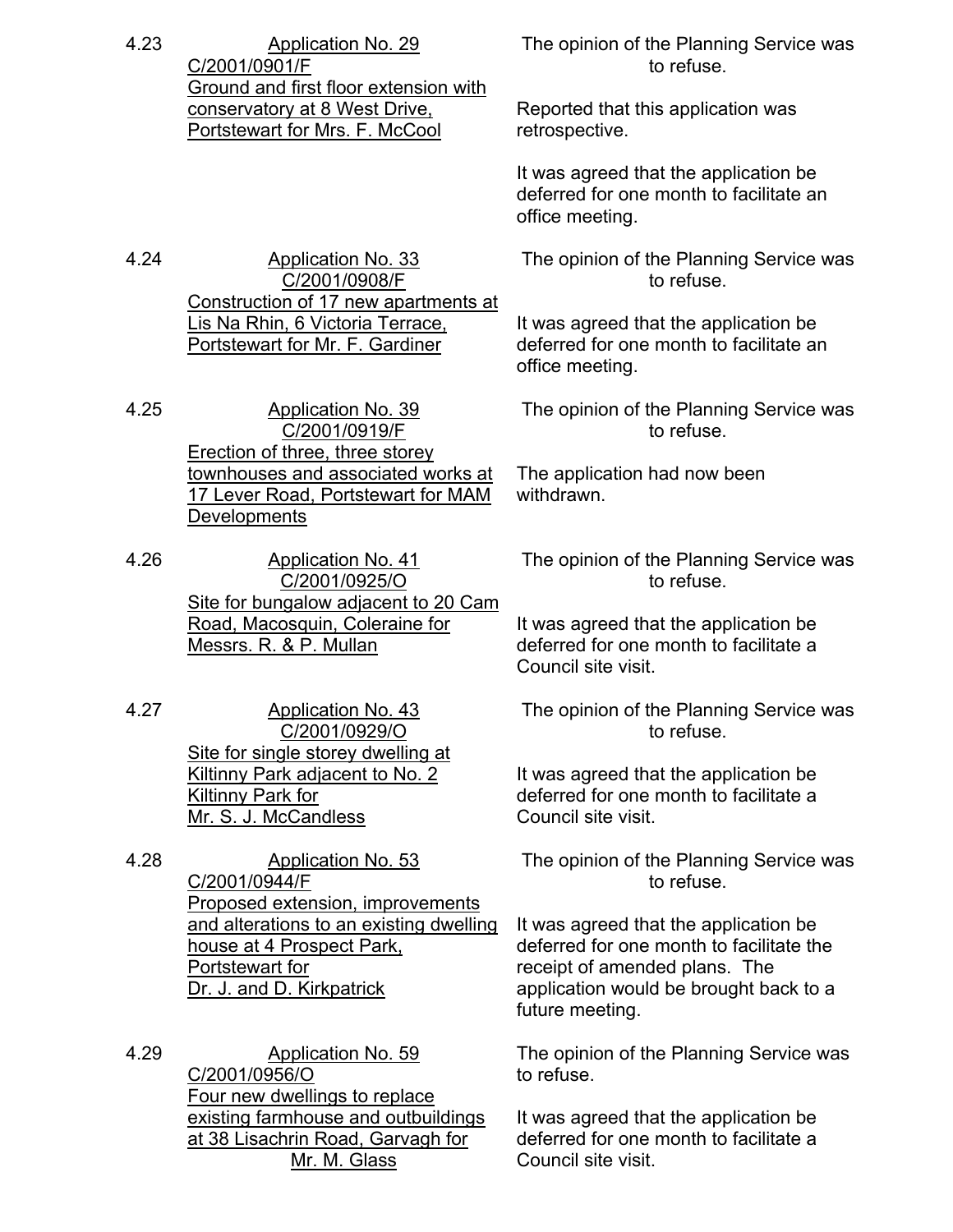- 4.30 Application No. 61 C/2001/0961/F Proposed development of 2 no. apartments (two storey) at 14 Heathmount, Portstewart for Mr. and Mrs. D. Hanna
- 4.31 Application No. 68 C/2001/0970/F Change of use to taxi office and depot at Unit 9 Spittal Hill Estate, Bushmills Road, Coleraine for Mr. J. McPeak
- 4.32 Application No. 69 C/2001/0971/CD Extension to existing public car park at Waterside Car Park, Castle Lane, Coleraine for D.R.D. Roads Service
- 4.33 Application No. 75 C/2001/0984/F Erection of dwelling and double garage at site between 110 and 118 Boleran Road, Garvagh for Mr. and Mrs. R. Moon
- 4.34 Application No. 76 C/2001/0985/F Conversion from house to separate units and internal renovation work at 81 Eglinton Street, Portrush for Mr. D. Cormack
- 4.35 Application No. 77 C/2001/0987/F Erection of conservatory at 10 Hillhead Road, Boveedy for Mr. A. Anderson
- 4.36 Application No. 79 C/2001/0989/O Site for dwelling adjacent to 174 Agivey Road, Coleraine for Mrs. T. Kirkpatrick

The opinion of the Planning Service was to approve.

It was agreed that the application be deferred for one month to facilitate an office meeting.

The opinion of the Planning Service was to approve.

No further representations had been received within the statutory consultation period and the application would be approved.

The opinion of the Planning Service was to approve.

No representations had been received within the statutory consultation period and the application would be approved.

The opinion of the Planning Service was to refuse.

It was agreed that the application be deferred for one month to facilitate an office meeting.

The opinion of the Planning Service was to approve.

No representations had been received within the statutory consultation period and the application would be approved.

The opinion of the Planning Service was to refuse.

It was agreed that the application be deferred for one month to facilitate an office meeting.

The opinion of the Planning Service was to approve.

No representations had been received within the statutory consultation period and the application would be approved.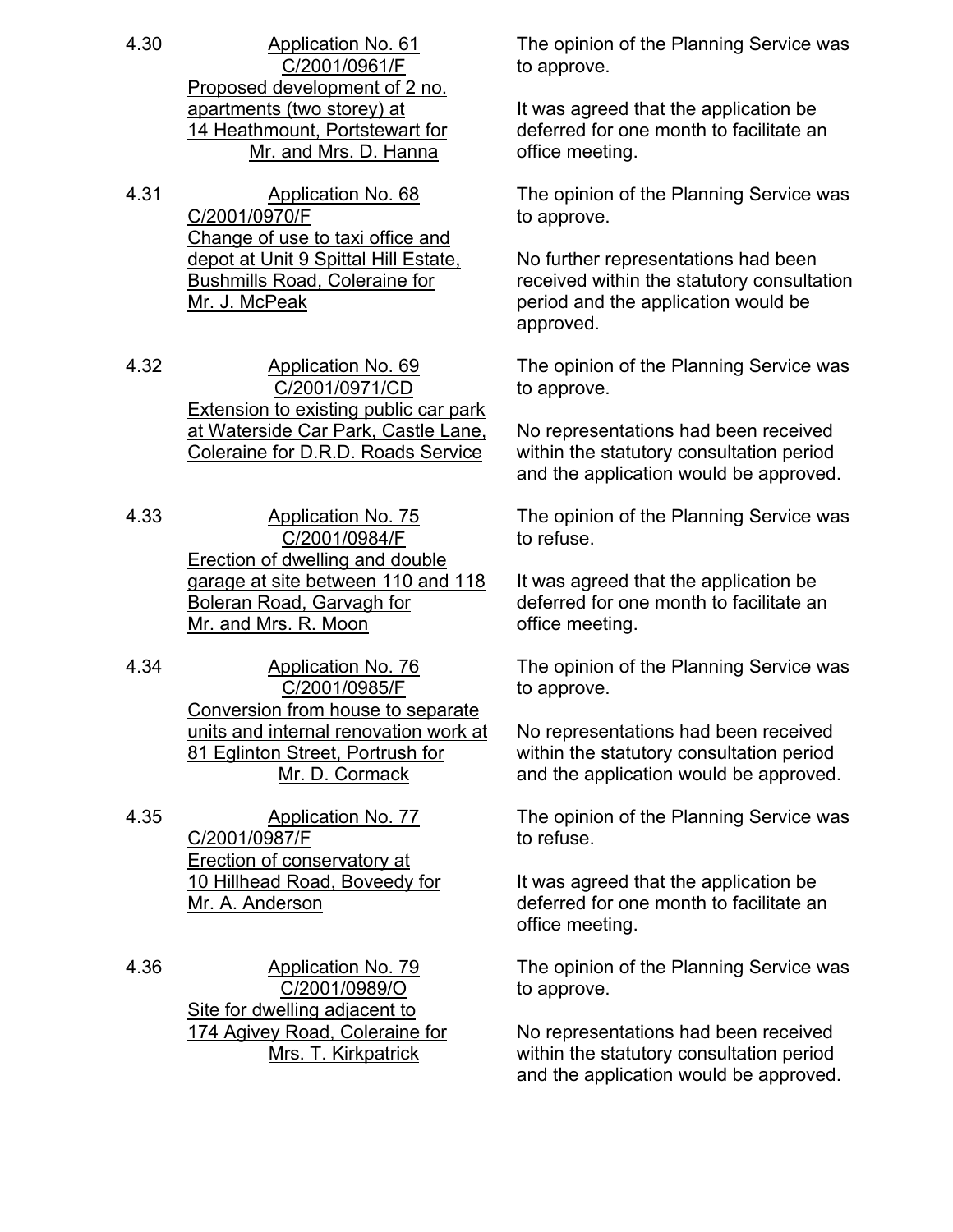| 4.37<br><b>Application No. 80</b><br>C/2001/0990/O<br>Proposed demolition of 5 and 5A to<br>Messrs. Rafferty & O'Driscool |                                                                                                                                                                  | The opinion of the Planning Service was<br>to refuse.                                                                      |
|---------------------------------------------------------------------------------------------------------------------------|------------------------------------------------------------------------------------------------------------------------------------------------------------------|----------------------------------------------------------------------------------------------------------------------------|
|                                                                                                                           | provide site for apartments at 5 and<br>5A Greenmount Park, Coleraine for                                                                                        | No further representations had been<br>received within the statutory consultation<br>period.                               |
|                                                                                                                           |                                                                                                                                                                  | It was agreed that the application be<br>deferred for one month to facilitate an<br>office meeting.                        |
| 4.38                                                                                                                      | <b>Application No. 83</b><br>C/2001/0994/F<br>Single storey rear extension at                                                                                    | The opinion of the Planning Service was<br>to approve.                                                                     |
|                                                                                                                           | 75 Prospect Road, Portstewart for<br>Mr. and Mrs. R. Johnston                                                                                                    | No representations had been received<br>within the statutory consultation period<br>and the application would be approved. |
| 4.39                                                                                                                      | <b>Application No. 84</b><br>C/2001/0995/F<br>Proposed change of use from office                                                                                 | The opinion of the Planning Service was<br>to approve.                                                                     |
|                                                                                                                           | to dental surgery at 10 Sandel<br>Village, Knocklynn Road, Coleraine<br>for Mr. C. Shields                                                                       | No representations had been received<br>within the statutory consultation period<br>and the application would be approved. |
| 4.40                                                                                                                      | Application No. C/2001/0357/F<br>Erection of two-storey replacement<br>dwelling with detached garage at<br>22 Portrush Road, Portstewart for<br>Mr. R. J. Walker | Reported that plans were available for<br>anyone wanting to see them.                                                      |
| 4.41                                                                                                                      | <b>General Matters</b>                                                                                                                                           | (a) Charge – change of use;                                                                                                |
|                                                                                                                           |                                                                                                                                                                  | (b) Update - Lissadell, Portstewart;                                                                                       |

(c) Update – Rock Castle, Portstewart;

## **5.0 SOCIAL HOUSING**

 Concern was expressed regarding housing allocation for the Borough area being used for second home investment.

Following discussion it was recommended:

 That Council write to the Minister for Regional Development expressing concern at the proliferation of second homes in the Borough.

## **6.0 PLANNING APPLICATION PROCESS - REVISED PROCEDURES**

 Read letter from the Planning Service advising Council that following a review of the current planning application process it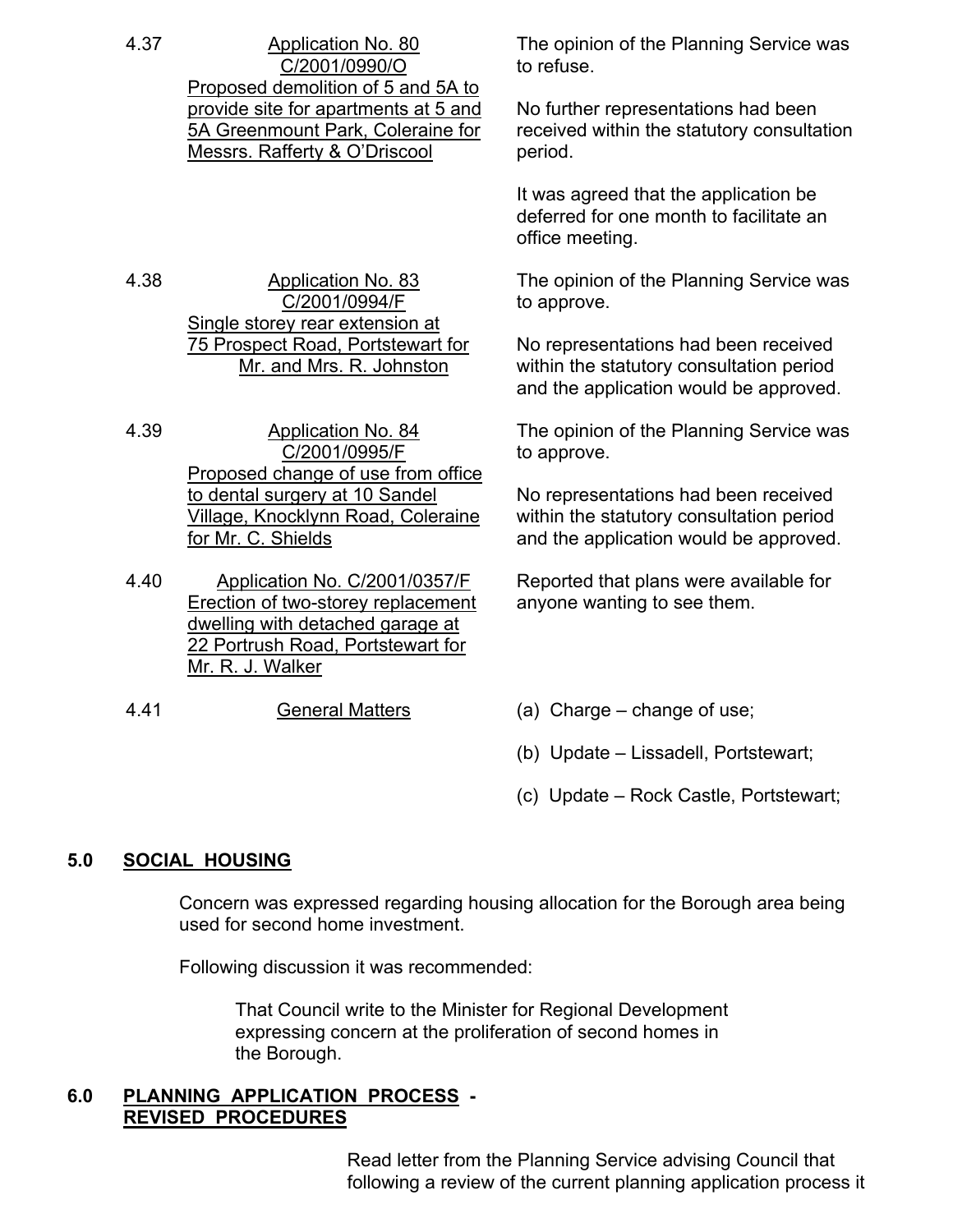had been decided to introduce a number of additional administrative measures aimed at improving overall accessibility to the planning process and enhancing an open and transparent process.

The key changes for local Councils included the public availability of:

- (a) consultation responses from Environmental Health Departments;
- (b) planning application schedules for Council Planning Meeting;
- (c) deferrals;
- (d) reasons for deferrals (if notified);
- (e) site visit/office meeting records;
- (f) Council representations;
- (g) disputed facts;
- (h) reasons for any changed Planning Service opinion.

Local Divisional Offices would introduce the revised procedures by 19<sup>th</sup> November, 2001.

Members noted and welcomed the changes.

# **7.0 CBI NORTHERN IRELAND**

 Consideration was given to the letter from CBI Northern Ireland - Improving the Planning System (previously supplied) and the contents noted.

#### **8.0 MANAGEMENT BOARD REFERRAL - APPLICATION NO. C/2001/056 SITE FOR REPLACEMENT DWELLING AT CLUBHILL, OFF DRUMCROONE ROAD, GARVAGH FOR MR. M. HOLMES**

 Read letter from the Planning Service regarding the above planning application which had been referred to the Management Board for consideration.

 Following careful consideration of the application the Management Board had concluded that planning permission should not be granted.

Noted.

# **9.0 MANAGEMENT BOARD REFERRALS**

 The Town Clerk and Chief Executive suggested that BDP Planning be asked to examine problem applications in the first instance before deciding whether they should be forwarded to the Management Board for further consideration.

It was proposed by the Mayor, seconded by Councillor Watt and recommended:

That Council adopt this as future policy.

## **10.0 ENVIRONMENT AND HERITAGE SERVICE - THE CRANAGH, BALLYSALLY, COLERAINE**

 Reported that the Department were currently considering the delisting of the above mentioned property and invited Council's views.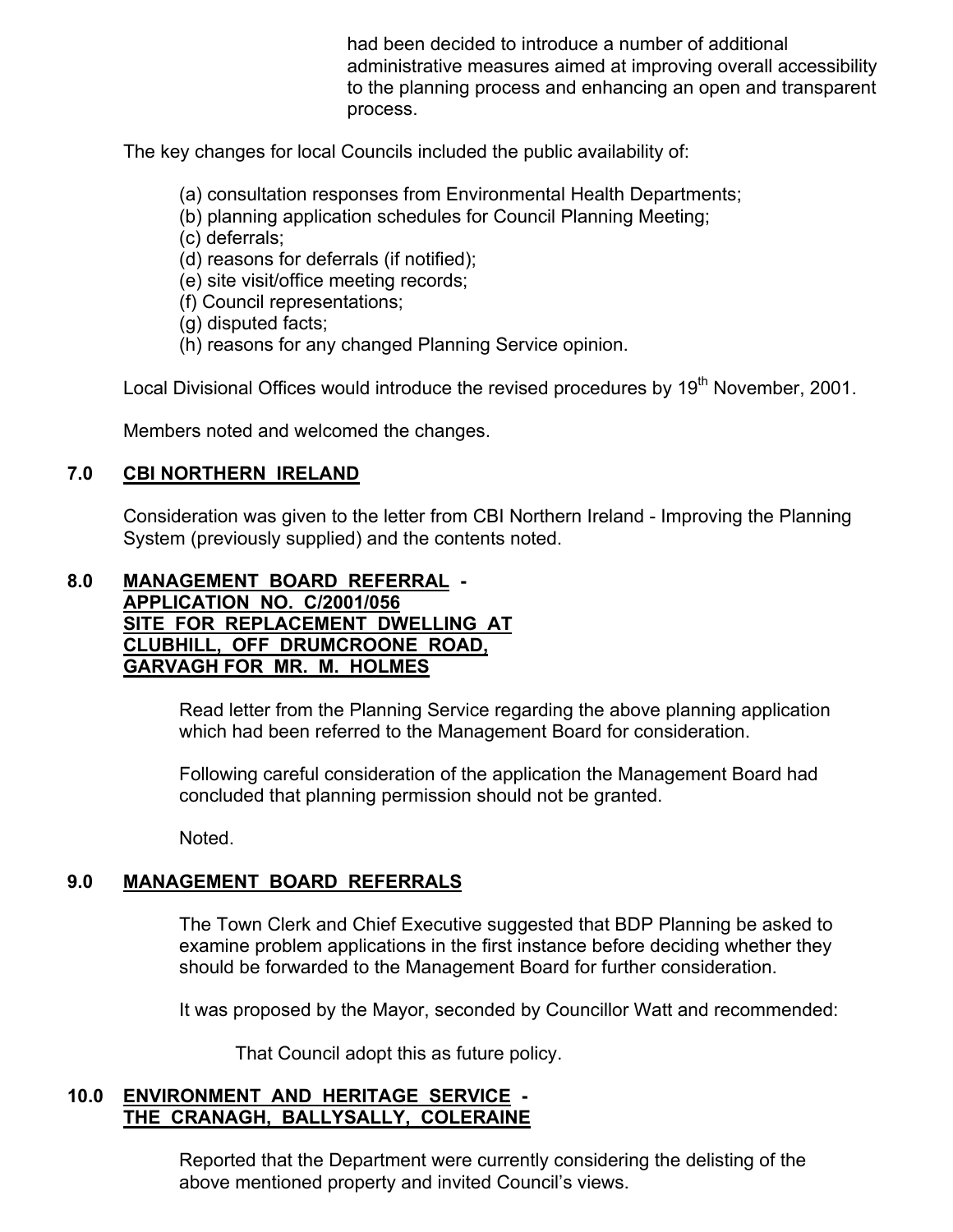It was recommended:

That Council offer no objections to the delisting of this property.

It was further recommended:

 That Council write to the Environment and Heritage Service expressing concern on the general delisting of such properties and seek statistical information.

## **11.0 TREE PRESERVATION ORDER - LAND AT CLOONAVIN, 41 PORTSTEWART ROAD, COLERAINE**

Reported that the Department of the Environment had made a Tree Preservation Order in respect of trees described in the First Schedule to the Order.

Noted.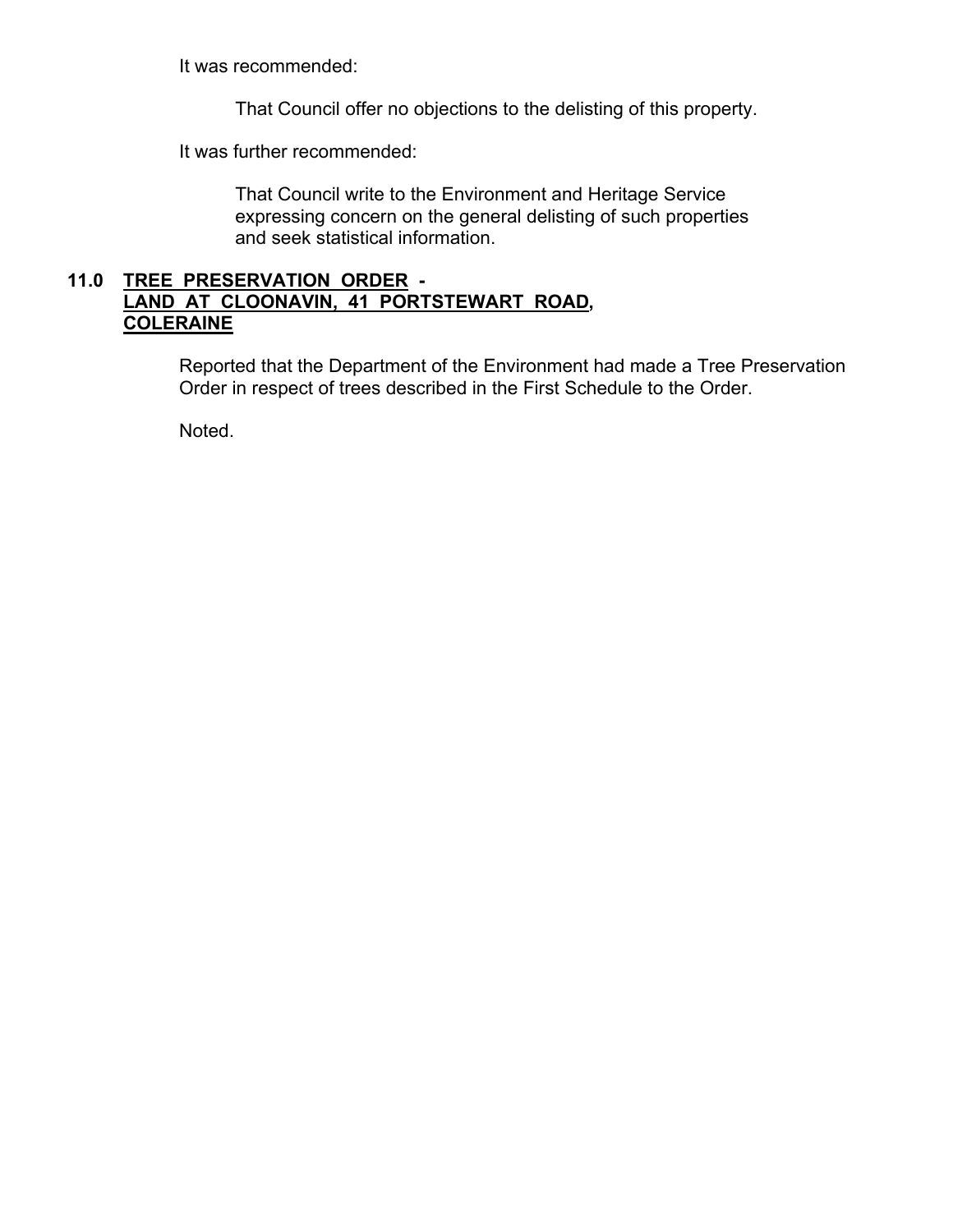## **POLICY AND DEVELOPMENT COMMITTEE**

## **20th November, 2001.**

| Councillor J. M. Bradley, in the Chair |
|----------------------------------------|
|                                        |

The Mayor, Councillor J. J. Dallat

The Deputy Mayor, Councillor R. D. Stewart

#### Aldermen

P. E. A. Armitage (Mrs.) W. T. Creelman  $($ ltems  $1.8 - 9.0$ ) B. Leonard E. T. Black (Mrs.) W. J. McClure (Items 1.8 –3.0)

#### **Councillors**

C. S. Alexander (Ms.) W. A. King D. D. Barbour D. McClarty  $($ ltems 1.0 –3.0) (Items 1.0 –2.5) O. M. Church (Mrs.) G. L. McLaughlin T. J. Deans R. A. McPherson E. P. Fielding (Mrs.) A. McQuillan N. F. Hillis E. M. Mullan E. A. Johnston (Mrs.) W. J. Watt

# **Officers in**

Attendance: Town Clerk and Chief Executive, Director of Corporate Services, Acting Head of Development Services, Policy Development Officer, Personnel Officer (Items 1.0 – 3.0), Finance Officer (Items 1.0 – 3.0), Principal Administrative Officer, Community Development Officer (Items 1.0 – 3.0), Administrative Officer and Administrative Assistant

## **1.0 CORPORATE SERVICES REPORT**

The Report of the Director of Corporate Services was considered (previously supplied).

Matters arising:

1.1 Checking of Accounts It was agreed that the following members be

nominated

 to examine creditors' payment vouchers for the next three months:

Councillors Barbour and King.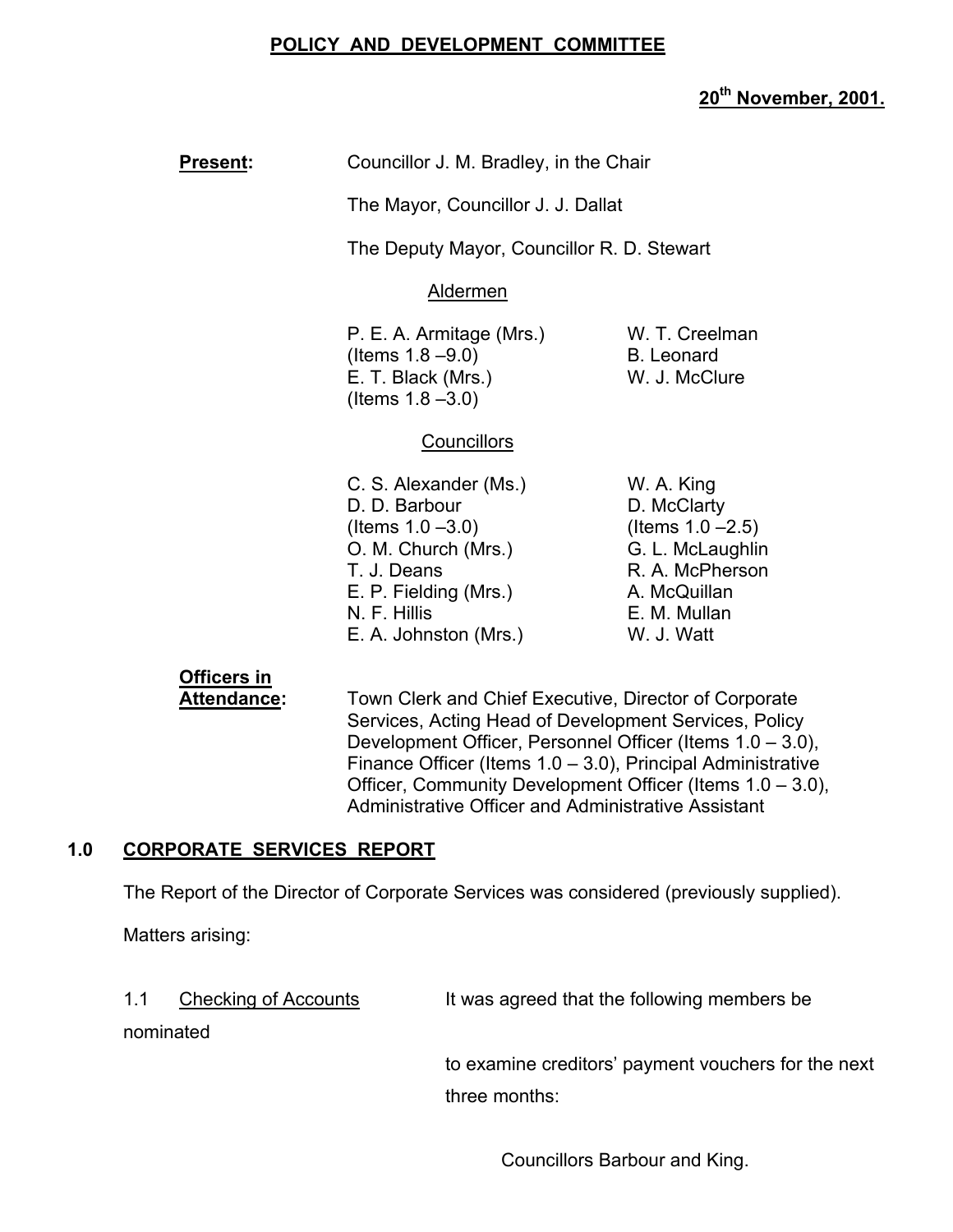|                                                  | That borrowing approval be sought in<br>respect of the undernoted capital<br>expenditure:<br>£                            |
|--------------------------------------------------|---------------------------------------------------------------------------------------------------------------------------|
|                                                  | (a) The Crescent Playing Fields - Car Park<br>22,000                                                                      |
|                                                  | (b) Kilrea Civic Amenity Site – Upgrade<br>25,000                                                                         |
|                                                  | (c) Kilrea Landfill Site – Capping and closure<br>150,000                                                                 |
| 1.3<br><b>Accounts</b><br>October,               | Committee noted that creditors' payments for                                                                              |
|                                                  | as per lists circulated, had been issued as follows:                                                                      |
|                                                  | Revenue A/C - £224,652.38                                                                                                 |
|                                                  | Capital A/C - £327,889.20                                                                                                 |
|                                                  | Payments made through the Petty Cash Account                                                                              |
| had                                              | totalled £139,314.82.                                                                                                     |
| Rate Estimates for 2002/2003<br>1.4<br>commenced | The annual rate estimates exercise had                                                                                    |
|                                                  | and members were informed that, due to the                                                                                |
| increase<br>unlikely                             | in capital spending and the resulting impact on<br>revenue costs, the level of rate increase was                          |
|                                                  | to be as low as in previous years.                                                                                        |
|                                                  | Members expressed their concerns on this issue                                                                            |
| and                                              | also the fact that Council had no input into the<br>regional rate which made up two thirds of the total<br>cost of rates. |
| 1.5<br><b>New Appointments</b>                   | The following appointments had been made in                                                                               |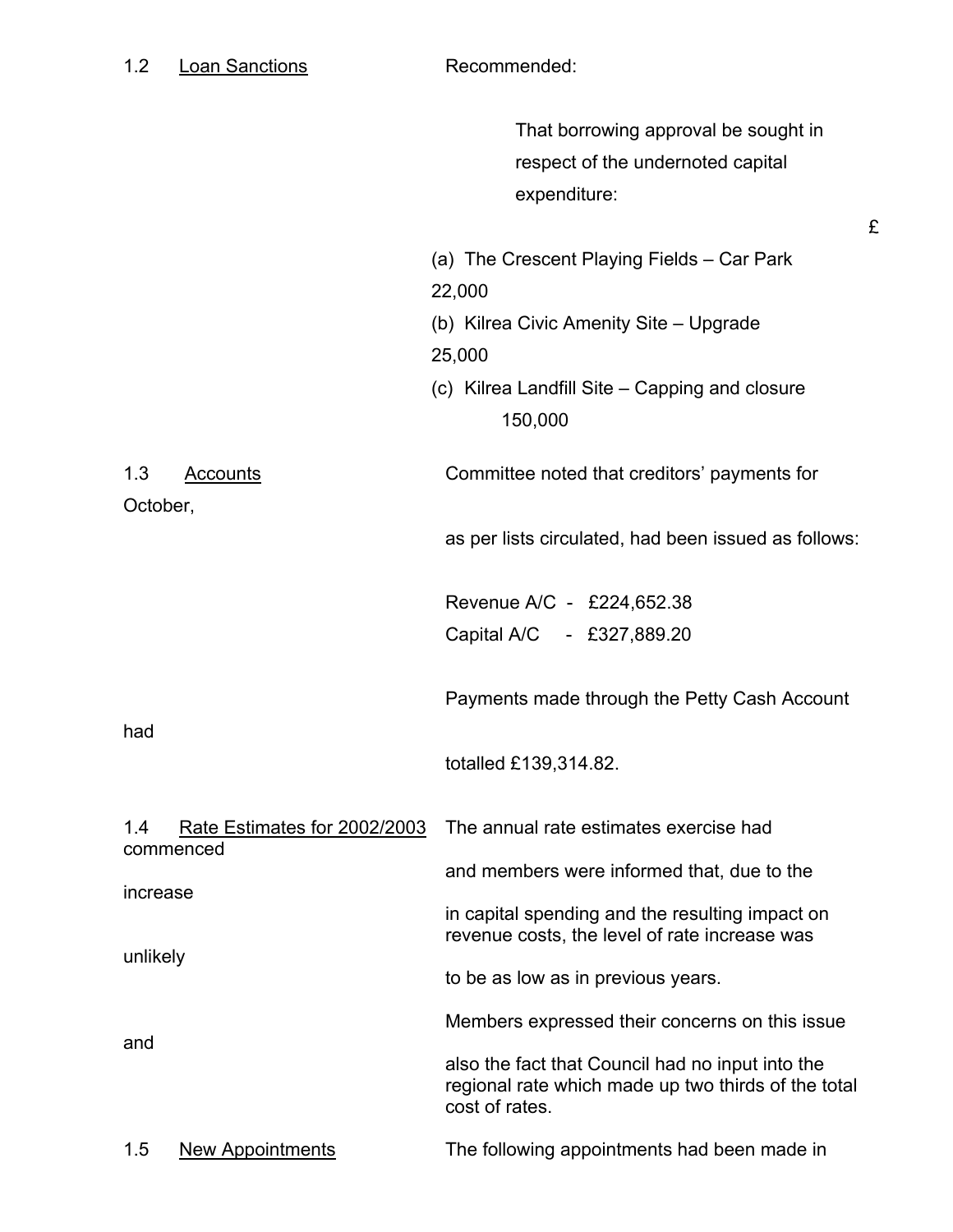|          |                                | accordance with the Local Government Staff<br><b>Commission's Code of Procedure on Recruitment</b><br>and Selection:                                                                                                                                                                                   |
|----------|--------------------------------|--------------------------------------------------------------------------------------------------------------------------------------------------------------------------------------------------------------------------------------------------------------------------------------------------------|
|          |                                | <b>Technical Services Department</b>                                                                                                                                                                                                                                                                   |
|          |                                | Refuse and Cleansing Manager – Mr. S. A. Purcell.                                                                                                                                                                                                                                                      |
|          |                                | <b>Chief Executive's Department</b>                                                                                                                                                                                                                                                                    |
|          | Dempsey.                       | Caretaker/Attendant (Replacement) - Mr. G.                                                                                                                                                                                                                                                             |
| 1.6      | <b>Christmas Holidays 2001</b> | The official Bank Holidays for Christmas 2001 were<br>confirmed as Tuesday 25 <sup>th</sup> and Wednesday 26 <sup>th</sup><br>December, with the additional day as Monday 24 <sup>th</sup><br>December for Cloonavin based employees. The<br>additional day for employees based outside                |
| service. | Cloonavin                      | would be arranged based on the needs of each                                                                                                                                                                                                                                                           |
|          |                                | Noted.                                                                                                                                                                                                                                                                                                 |
| 1.7      | Golden Jubilee Bank Holiday    | The Government had announced that there would be<br>an additional Bank Holiday on 3 <sup>rd</sup> June, 2002 to<br>celebrate the Queen's Golden Jubilee and that the<br>Spring Bank Holiday, which would have fallen on 27 <sup>th</sup><br>May, would be moved to Tuesday 4 <sup>th</sup> June, 2002. |
|          |                                | Noted.                                                                                                                                                                                                                                                                                                 |
| 1.8      | <b>Information Technology</b>  | Members were advised that their e-mail addresses<br>would be operative from 21 <sup>st</sup> November, 2001. A<br>further training session had been arranged for 13 <sup>th</sup><br>December, 2001, 17.00 - 19.30, for those members<br>who had not been able to attend a previous session.           |

Noted.

## **2.0 DEVELOPMENT SERVICES REPORT**

The report of the Acting Head of Development Services was considered (previously supplied).

Matters arising:

2.1 Northern Ireland Tourism The Northern Ireland Tourist Board had invited<br>Awards 2001 entries for the annual awards scheme. Counci entries for the annual awards scheme. Council is recommended to agree the nominations, as per

report.

 The Acting Head of Development Services would contact the Royal Court Hotel with a view to possible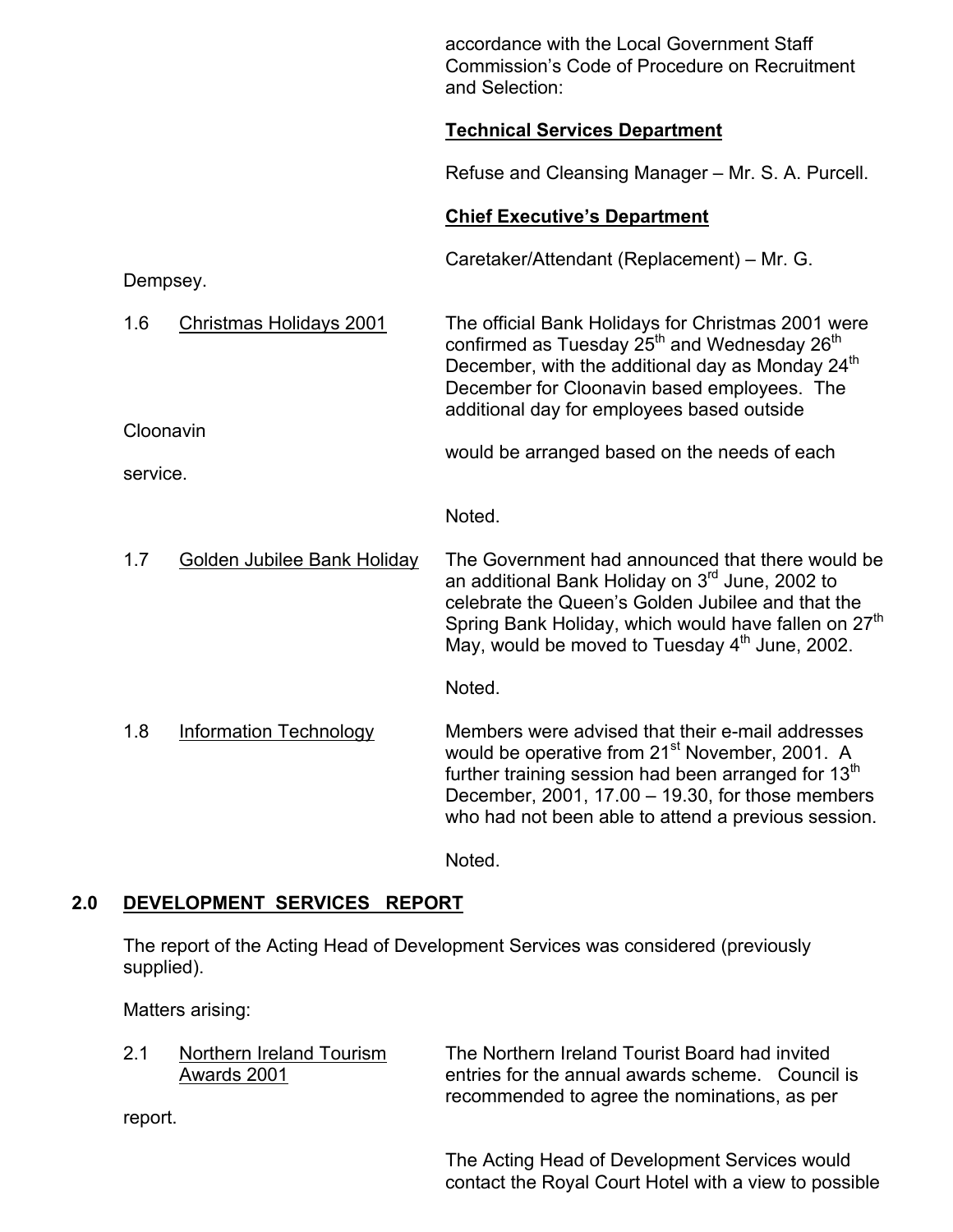inclusion in the nominations.

| 2.2<br>Causeway Initiative                                                       | Information evenings to update members on the<br>progress of this initiative would be held as follows:                                                     |
|----------------------------------------------------------------------------------|------------------------------------------------------------------------------------------------------------------------------------------------------------|
|                                                                                  | Wednesday 28 <sup>th</sup> November in Larne;<br>Thursday 29 <sup>th</sup> November in Portrush.                                                           |
|                                                                                  | Noted.                                                                                                                                                     |
| 2.3<br><b>Response to DARD Vision</b><br>for the Agri-Food Industry<br>available | Advised that the DARD document, Vision for the Agri-<br>Food Industry, had been received (executive summary<br>previously supplied). The full document was |
|                                                                                  | for inspection from the Acting Head of Development<br>Services.                                                                                            |
|                                                                                  | Discussion on the importance of e-commerce and                                                                                                             |
| <b>ICT</b>                                                                       | provision within the industry ensued, and it was<br>proposed by Councillor Barbour and seconded by<br><b>Councillor Mullan:</b>                            |
|                                                                                  | That a committee be formed to consider how<br>Coleraine should address the need to                                                                         |
| update                                                                           | ICT capacity in the area.                                                                                                                                  |
|                                                                                  | The Chief Executive reported that formation of a sub-<br>group was already in process to look specifically at                                              |
| all                                                                              | aspects of economic development and this could<br>include increasing the use of ICT in local companies.                                                    |
| for                                                                              | Councillor Barbour agreed to postpone his proposal                                                                                                         |
|                                                                                  | a committee to be set up, until after operation of the<br>sub-group had commenced.                                                                         |
| 2.4<br><b>Garvagh Environmental</b>                                              | The Department of Social and Regional                                                                                                                      |
| Development<br><b>Improvement Scheme</b><br>scheme                               | had agreed to commence the main part of this                                                                                                               |
|                                                                                  | in the current financial year. Details of plans, as<br>outlined in the report, were on display in the Council<br>Chamber.                                  |
|                                                                                  | The total value of the scheme would be circa                                                                                                               |
| £380,000,                                                                        | which would include the contribution from Council of<br>£20,000. Council were also providing a new toilet<br>block.                                        |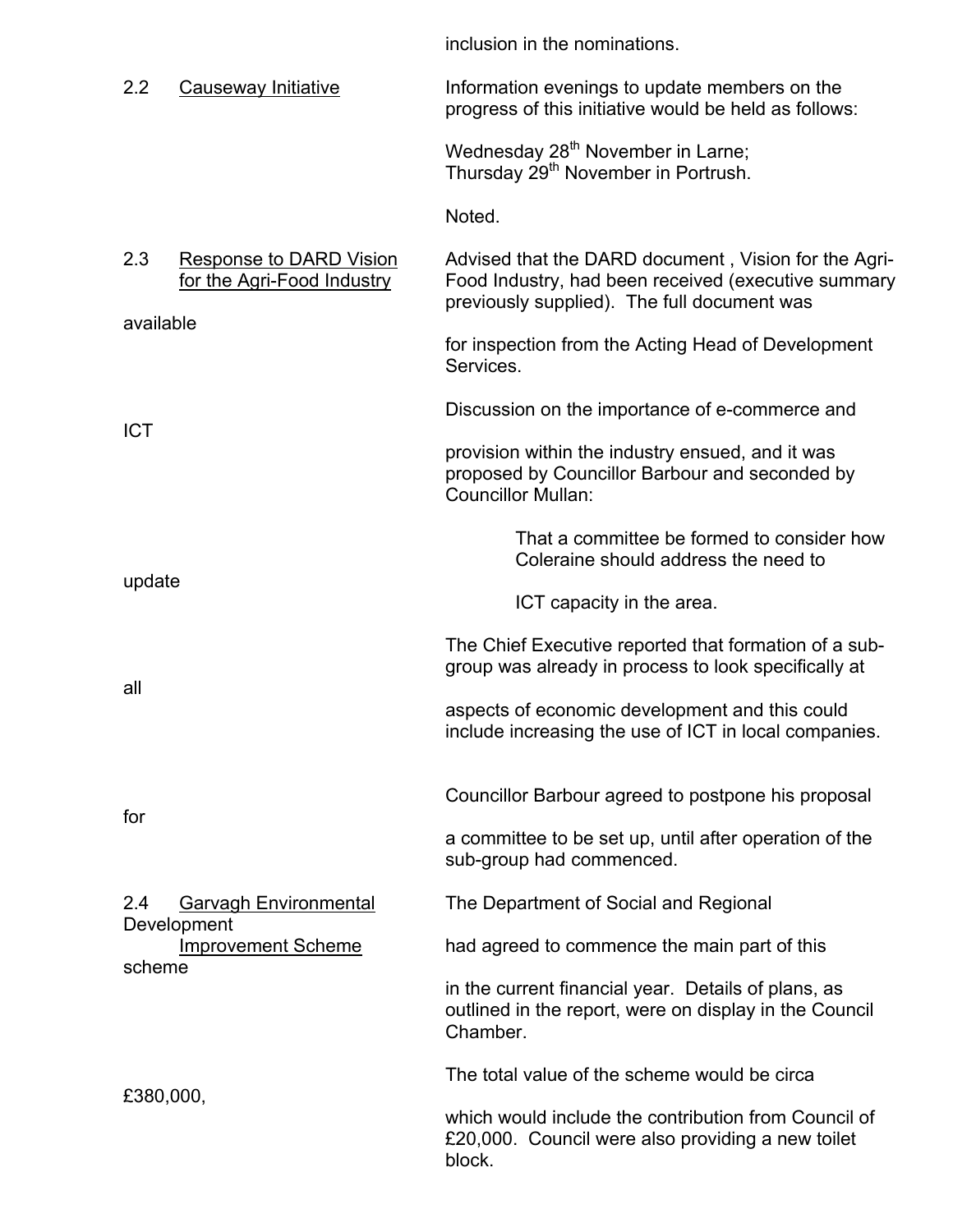Recommended:

That Council endorse the scheme.

2.5 Community Support Plan The Department of Social Development had informed 2002-2005 Council that, as a partial outcome of the VAU consultation document "Beyond the Centre", additional resources of £28,880 had been allocated to assist Council in the preparation of a Community Support Plan for 2002 awards. Recommended: That Council agree to proceed to tender for the appointment of consultants who would help formulate a Community Support Plan. 2.6 Advice Centre Funding Projections had been received from the three main advice agencies of their financial needs for the forth coming year. Council had also received a request from Ballysally Community Association to provide an advice based service. Following lengthy discussion, it was proposed by Councillor McPherson, seconded by Alderman Mrs. Black and recommended:

> That Council increase the budget for 2002 for the existing advice centres from the estimated £56,952 to £60,000, and that these centres be encouraged to give some priority to the needs of Ballysally.

 The extra £3,000 would be split, proportionate to existing funding, among the three bodies.

# **3.0 LAND AND PROPERTY REPORT**

 The report of the Principal Administrative Officer on Land and Property was considered (previously supplied).

Matters arising:

3.1 "In Committee" It was proposed by Councillor Ms. Alexander, seconded by Alderman McClure and agreed:

> That the matter to be considered "In Committee" be deferred until the end of the Meeting.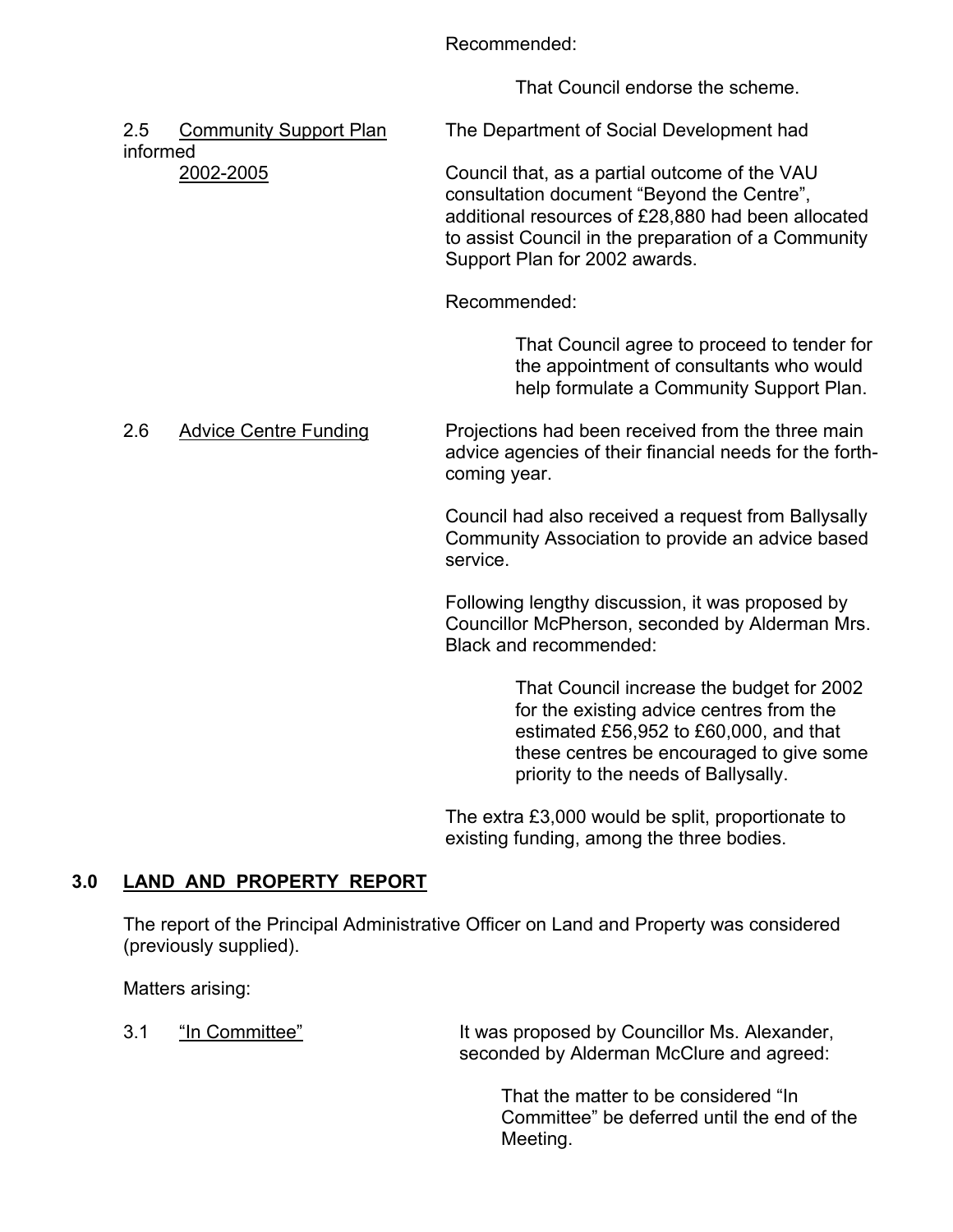| in        | 3.2 | <b>Mayoral Chain</b>                           | A proposal to purchase an additional Mayoral Chain,                                                                                                                |
|-----------|-----|------------------------------------------------|--------------------------------------------------------------------------------------------------------------------------------------------------------------------|
|           |     |                                                | the interest of security, was presented to members.<br>Such a chain would be used on foreign travel and                                                            |
| other     |     |                                                | similar occasions and would lessen the risk of the<br>current chain being lost or damaged. It was possible<br>that funding for such a chain would be available.    |
|           |     |                                                | It was proposed by Alderman Mrs. Armitage and<br>seconded by Councillor Deans:                                                                                     |
|           |     |                                                | That no replica chain be purchased.                                                                                                                                |
|           |     |                                                | Following lengthy discussion, it was agreed that a<br>recommendation would be deferred until full<br>information regarding available funding had been<br>obtained. |
|           | 3.3 | <b>Portrush Community</b><br>Development Group | Portrush Community Development Group was<br>seeking Council support for an environmental<br>project on a portion of the Metropole Park in                          |
| Portrush, |     |                                                | a plan of which was viewed at the Meeting.                                                                                                                         |
|           |     |                                                | The Group had requested that Council grant a three<br>year lease on this area of land to enable it to apply                                                        |
| for       |     |                                                | funding for a feasibility study to assess the viability                                                                                                            |
| οf        |     |                                                | an environmental planting improvement scheme.                                                                                                                      |
|           |     |                                                | It was noted that insurance during this three year<br>period would be the responsibility of Portrush<br><b>Community Development Group.</b>                        |
|           |     |                                                | Recommended:                                                                                                                                                       |
|           |     |                                                | That Council approve the granting of a three                                                                                                                       |
| year      |     |                                                | lease on condition that, should the scheme                                                                                                                         |
| prove     |     |                                                | viable, final plans would be agreed by Council.                                                                                                                    |
|           | 3.4 | Portneal Lodge, Kilrea                         | Recommended:                                                                                                                                                       |
|           |     |                                                | That Council approval be given to Kilrea<br>Enterprise Group to lease Portneal Lodge for                                                                           |
| use       |     |                                                | as a Bed and Breakfast lodge for a five year                                                                                                                       |
| term.     |     |                                                |                                                                                                                                                                    |
|           | 3.5 | The Berrins Sewerage Pumping                   | Reported that Mr. O'Neill had agreed to transfer                                                                                                                   |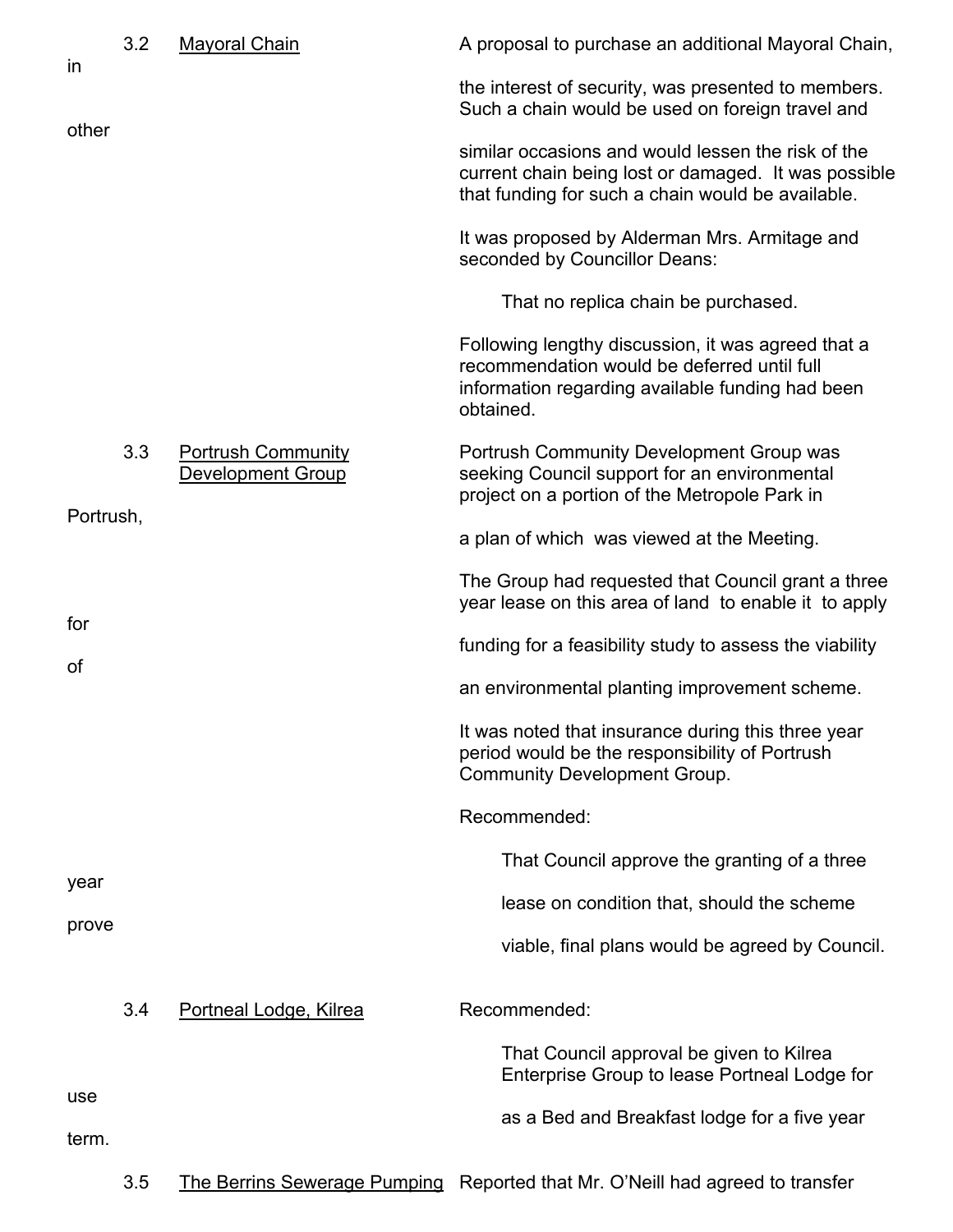| <b>Station</b> | a portion of land for £1 to the Water Service, who in<br>turn had agreed to relocate their proposed pumping |
|----------------|-------------------------------------------------------------------------------------------------------------|
| to             | station thus yielding an unencumbered freehold title                                                        |
|                | Council of its land, on condition that Council transfer<br>an area of its land (as per plan viewed at the   |
| Meeting)       | to Mr. O'Neill for £1.                                                                                      |
|                | Acceptance of this exchange had been                                                                        |
| recommended    | by the Valuation and Lands Agency.                                                                          |
|                | Recommended:                                                                                                |
|                | That Council approve the three way exchange                                                                 |

## **4.0 COLERAINE HARBOUR**

The Consultation Paper of the Department for Regional Development on Proposals for a Harbours Bill was considered (previously supplied).

of lands, as detailed.

Recommended:

That Council welcome this paper as a timely review of legislation.

## **5.0 THE OFFICE OF THE FIRST MINISTER AND DEPUTY FIRST MINISTER**

| 5.1 | Northern Ireland Executive - Draft<br>Programme for Government -<br>September 2001 | Council was invited to respond to this<br>document (previously supplied).                         |
|-----|------------------------------------------------------------------------------------|---------------------------------------------------------------------------------------------------|
|     |                                                                                    | Members expressed various comments<br>and concerns regarding the report.                          |
|     |                                                                                    | The Chief Executive would draft a response<br>to the document incorporating members'<br>comments. |
| 5.2 | Northern Ireland Executive - Draft<br>Budget 2002-03 - September 2001              | Members' attention was drawn to this report<br>(previously supplied).                             |
|     |                                                                                    | Noted.                                                                                            |

## **6.0 ROADS SERVICE 10 YEAR FORWARD PLANNING SCHEDULE**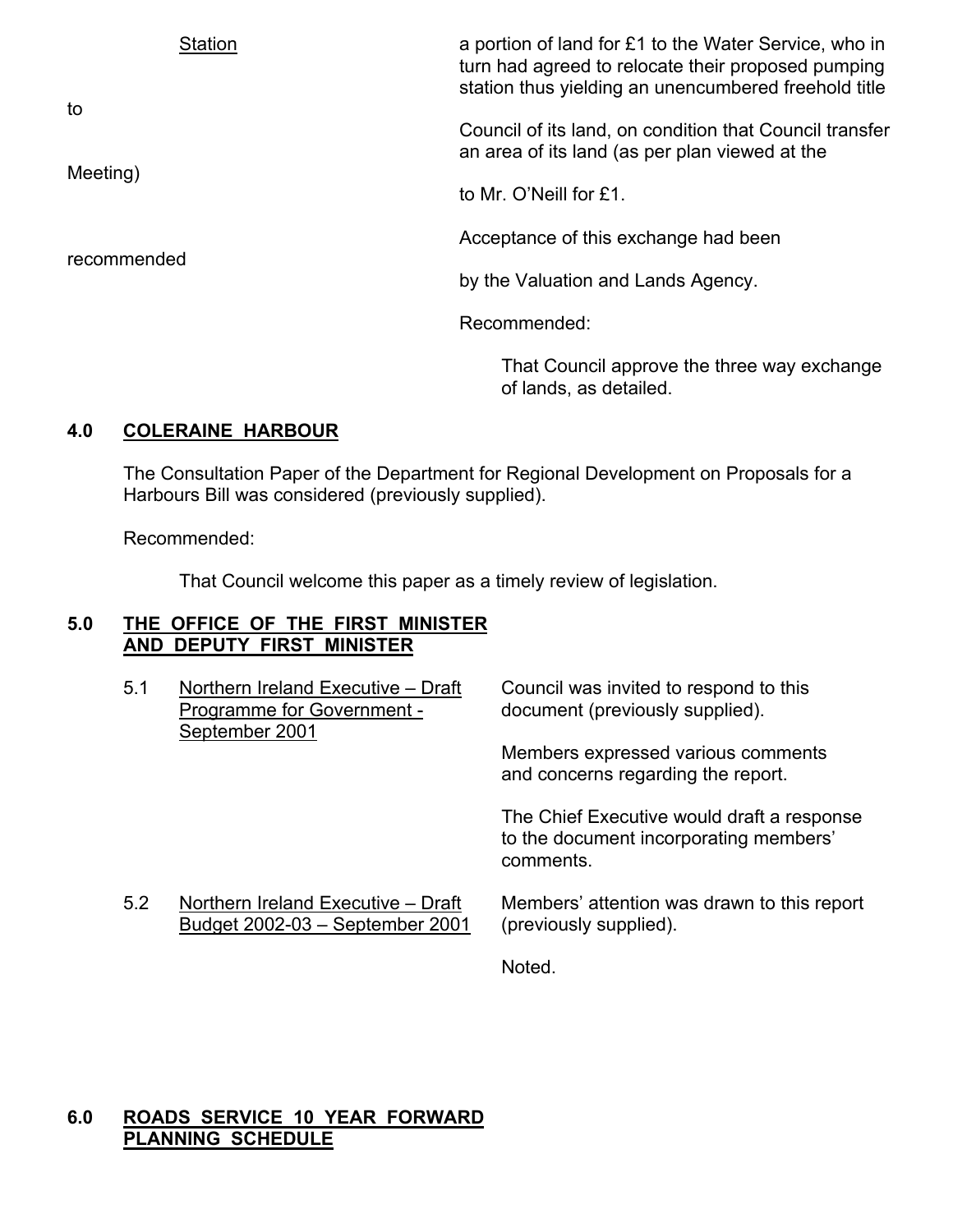Consideration was given to the report of the Department of Regional Development (previously supplied).

Recommended:

 That Council seek to have the upgrade schemes brought forward into the preparations pool, viz:

- (a) A26 Glarryford to the A44 Ballycastle junction
- (b) A26 from the A44 Ballycastle junction to Coleraine
- (c) A37 Coleraine to Limavady Road

## **7.0 (a) CRIMINAL JUSTICE REVIEW – IMPLEMENTATION PLAN (b) JUSTICE (N.I.) BILL AND EXPLANATORY NOTES**

Members' attention was drawn to the reports of the Northern Ireland Office (previously supplied).

Comment was deferred to enable full consideration of the reports by members.

## **8.0 (a) HOUSING EXECUTIVE HOUSE SALES SCHEME – PROPOSALS FOR CHANGE (b) HOMELESS STRATEGY AND SERVICES REVIEW – SUMMARY REPORT**

Consideration was given to the reports of the Northern Ireland Housing Executive (previously supplied).

The Chief Executive would draft responses to the Executive incorporating comments made by members.

### **9.0 PROPOSALS FOR A PROTECTION OF CHILDREN AND VULNERABLE ADULTS BILL - CONSULTATION DOCUMENT**

The report of the Department of Health, Social Services and Public Safety was considered (previously supplied).

The Chief Executive would draft a response to this document incorporating comments made by members.

#### **10.0 PROPOSAL TO INCREASE THE PUBLIC SERVICE VEHICLE LICENCE FEE**

Consideration was given to the report of the Department of the Environment (previously supplied).

Recommended:

 That Council respond favourably to an increase in the fee but also make comment on the possibility of a tiered fee to take account of rural transport difficulties.

# **11.0 RURAL DEVELOPMENT COUNCIL**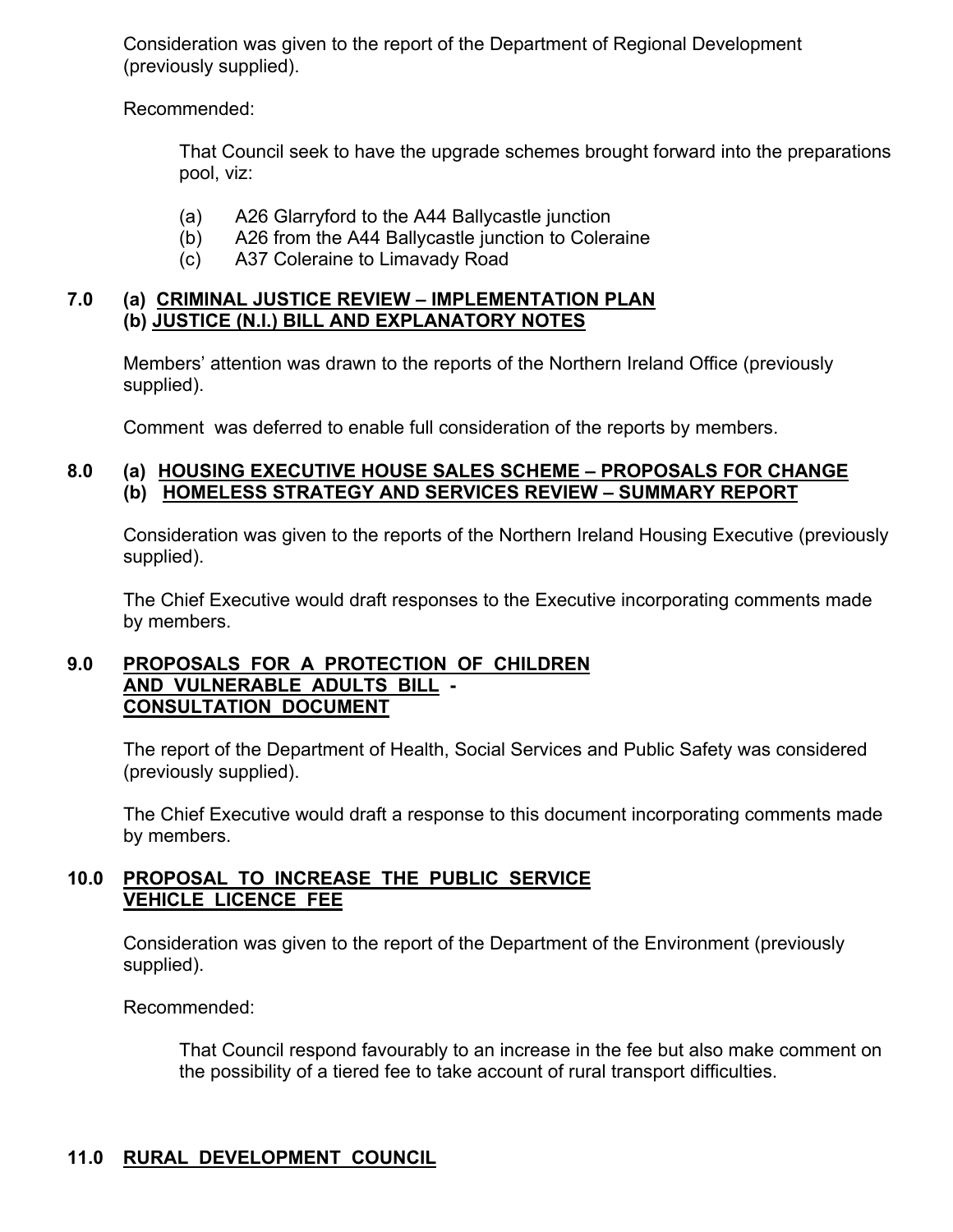Read letter from the Rural Development Council advising that nomination of The Mayor for membership of the Council had been successful. The first meeting would take place on 3rd December, 2001 at 10.00 am in Tullylagan Country House, Cookstown.

Noted.

## **12.0 THE NATIONAL ASSOCIATION OF COUNCILLORS NORTHERN IRELAND REGION**

 Read letter from the The National Association of Councillors Northern Ireland Region advising that a Local Government Finance Conference would be held on Tuesday  $4<sup>m</sup>$  December, 2001 in the Burrendale Hotel, Newcastle. Any members interested in attending should let the Principal Administrative Officer know.

#### **13.0 THE NORTHERN IRELAND ADVISORY COMMITTEE ON TELECOMMUNICATIONS**

 Read notification from NIACT advising that a seminar on, "Mobile Mast Radiation: The Facts" would be held in the Bushtown House Hotel on Wednesday 28<sup>th</sup> November, 2001.

It was recommended that the Director of Environmental Health attend this seminar

along

with any interested members, who should let the Principal Administrative Officer know.

## **14.0 NORTHERN IRELAND ECONOMIC COUNCIL**

Tabled:

Document – "Developing a Regional Innovation Strategy for Northern

Ireland"

#### **15.0 THE LOCAL GOVERNMENT STAFF COMMISSION FOR NORTHERN IRELAND**

Tabled:

Annual Report 2000/2001

## **16.0 DEPARTMENT OF HEALTH, SOCIAL SERVICES & PUBLIC SAFETY**

Tabled:

Corporate Plan 2001-2004.

## **17.0 DEPARTMENT FOR REGIONAL DEVELOPMENT**

Tabled:

Corporate Plan 2001/2004 and Business Plan 2001/2002